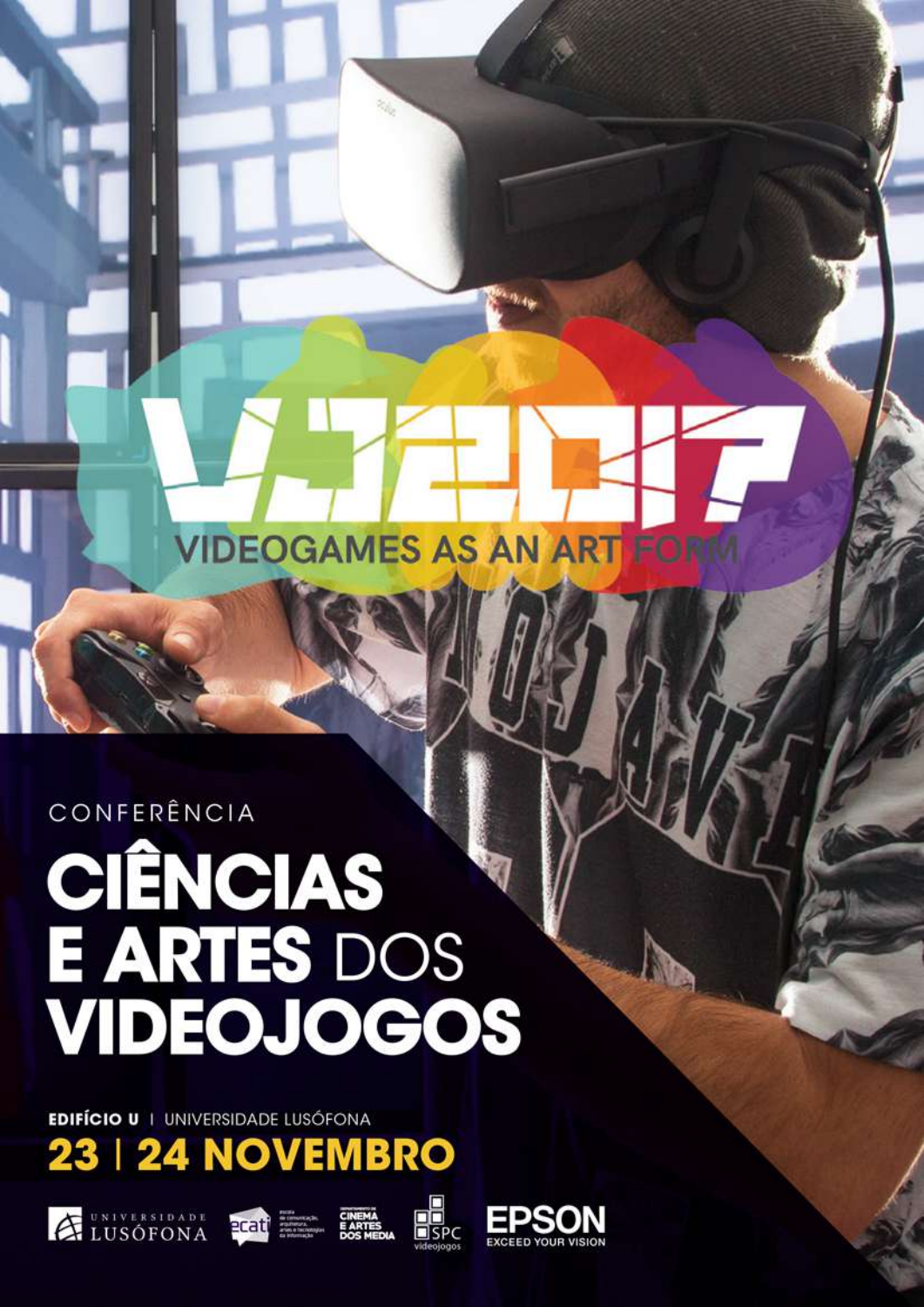# Resumos das actas da Videojogos 2017

10ª Conferência de Ciências e Artes dos Videojogos

Lisboa, 23 e 24 de novembro de 2017 Universidade Lusófona de Humanidades e Tecnologias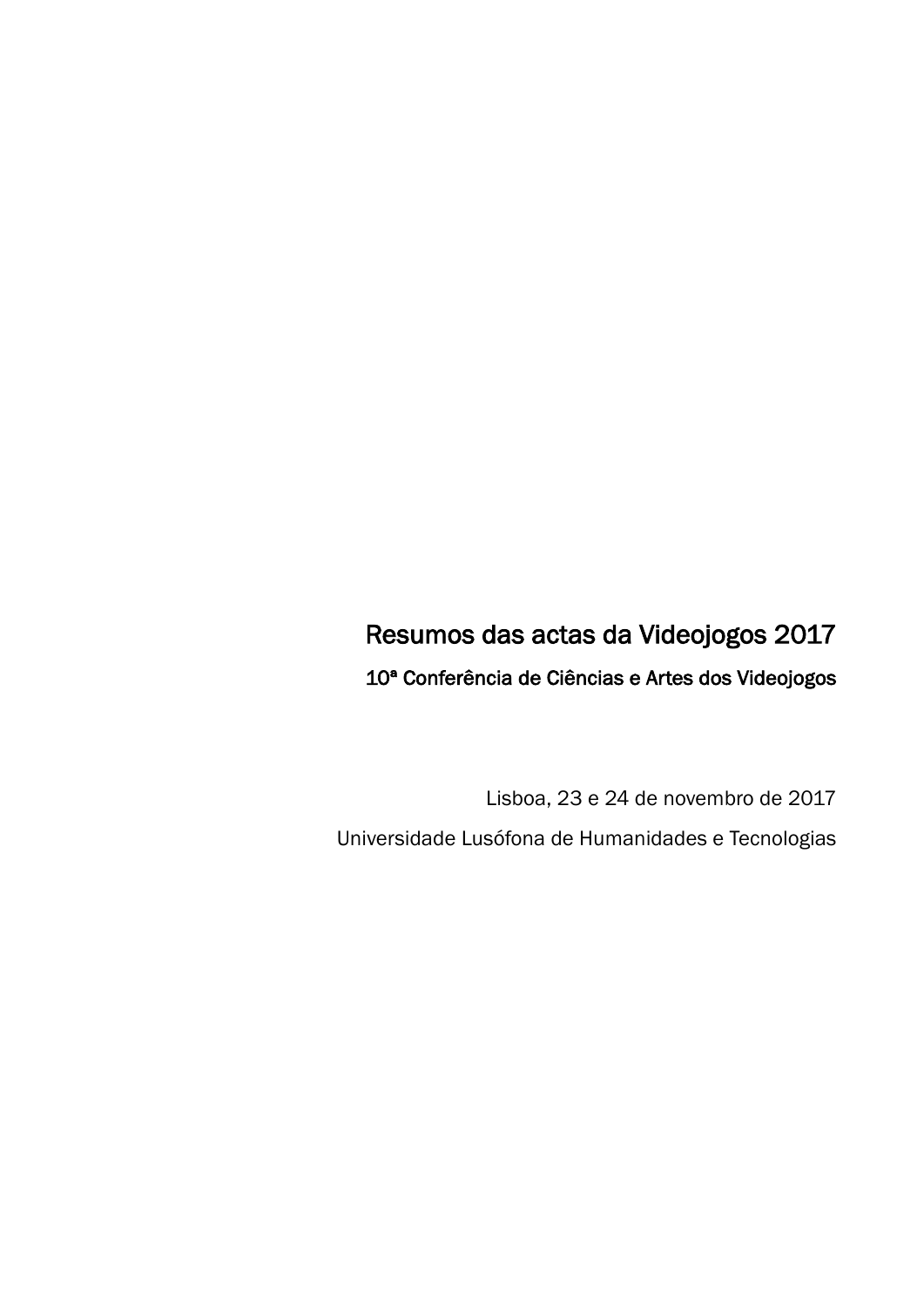# Editores:

Filipe Costa Luz Daniel Cardoso Nuno Fachada

#### ISSN:

Edição Electrónica, 28 páginas

# Ano: 2017

# Capa

Rodrigo Peixoto (Fotografia) Rute Muchacho (Design) João Ferreira (Design) Filipe Costa Luz (Logotipo)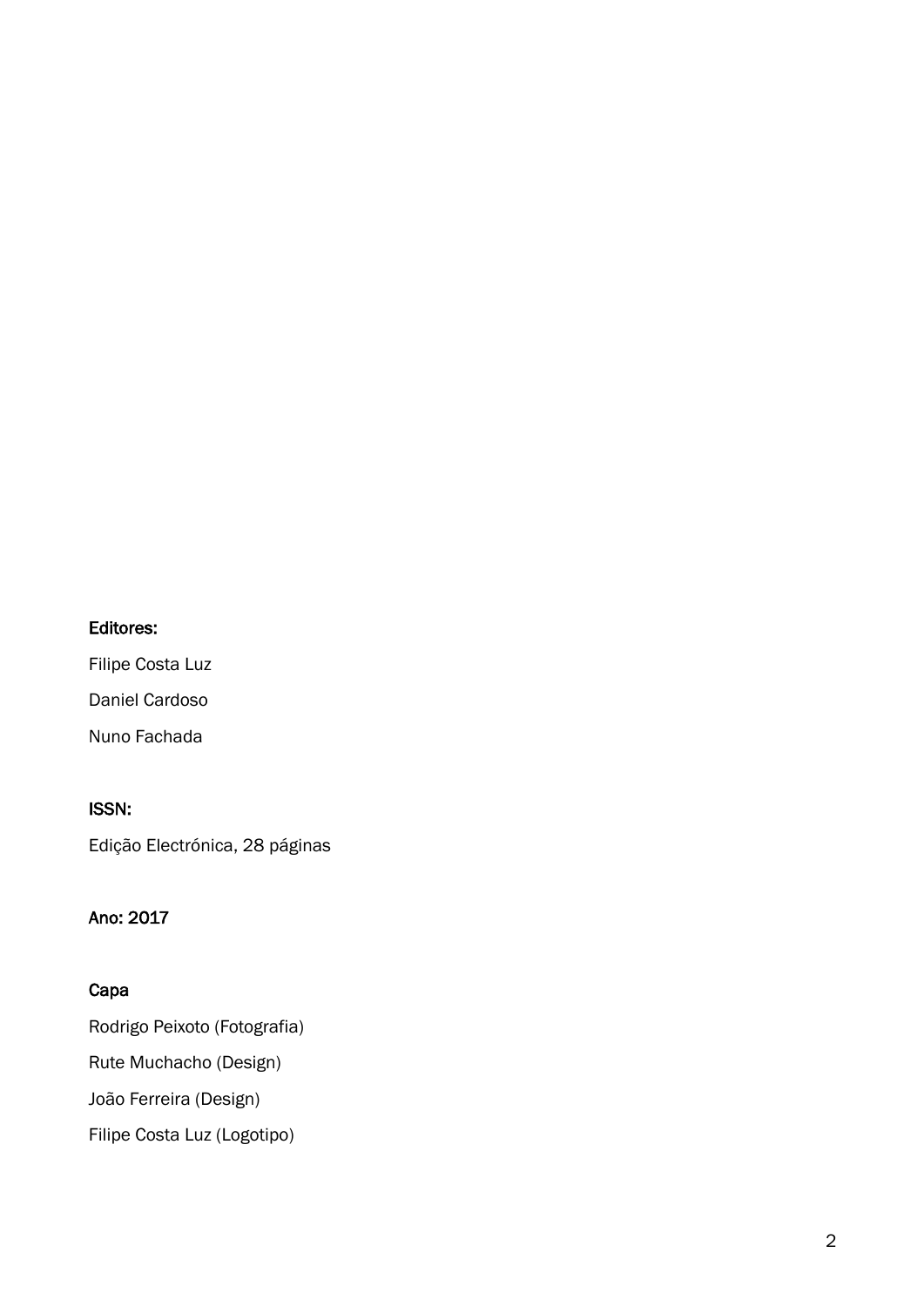# Índice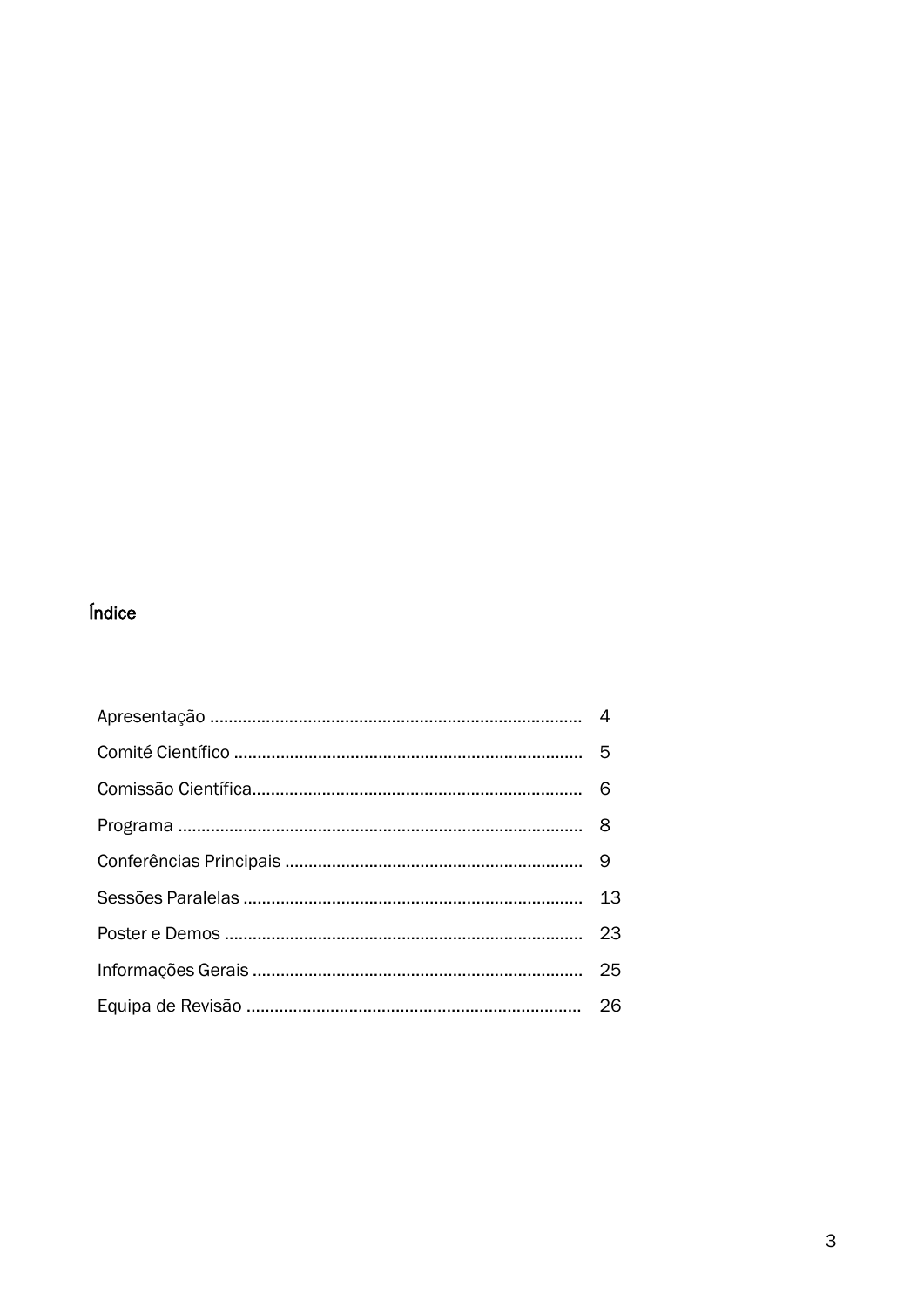## Apresentação

A Conferência de Ciências e Artes dos Videojogos ocorreu nos dias 23 e 24 de Novembro de 2017, tendo sido organizada pela Universidade Lusófona de Humanidades e Tecnologias e pela Sociedade Portuguesa de Ciências dos Videojogos.

As conferências da Sociedade Portuguesa de Ciências dos Videojogos realizam-se anualmente e têm como objectivo promover a cultura científica, a investigação e a indústria de videojogos em Portugal. Estes eventos contam com a participação de investigadores e profissionais da área dos videojogos, para divulgação de trabalhos e troca de experiências entre a comunidade académica e a indústria em articulação com o espaço Lusófono.

A 10ª Conferência da Sociedade Portuguesa de Ciências dos Videojogos foi recebida este ano pela Escola de Comunicação, Arquitectura, Artes e Tecnologias da Informação da Universidade Lusófona de Humanidades e Tecnologias, na qual se pretendeu a contribuição multidisciplinar de diferentes áreas científicas à semelhança do saber fazer da emergente indústria de videojogos. Com o tema principal "Videojogos como forma de Arte" procurámos envolver a comunidade científica e profissional do sector para a realização de um evento de destaque que reflectiu o melhor que se faz em Portugal.

Destacamos nesta edição as 43 submissões de trabalhos à conferência, nomeadamente 34 artigos, 6 demonstrações de jogos e 3 posters. Após as revisões de uma comissão científica multidisciplinar, foram seleccionados um total de 24 artigos, 5 demos e 1 poster para apresentação na conferência e respectivas atas.

Gostaríamos de agradecer aos revisores o seu trabalho e à Sociedade Portuguesa de Ciências dos Videojogos o desafio que nos apresentou e que resultou na organização deste evento. A dinamização e esforço deste evento visa estimular a ligação das diferentes instituições de ensino superior, tal como incrementar a partilha cientifica da academia com as empresas do sector e com a sociedade em geral.

A Comissão Organizadora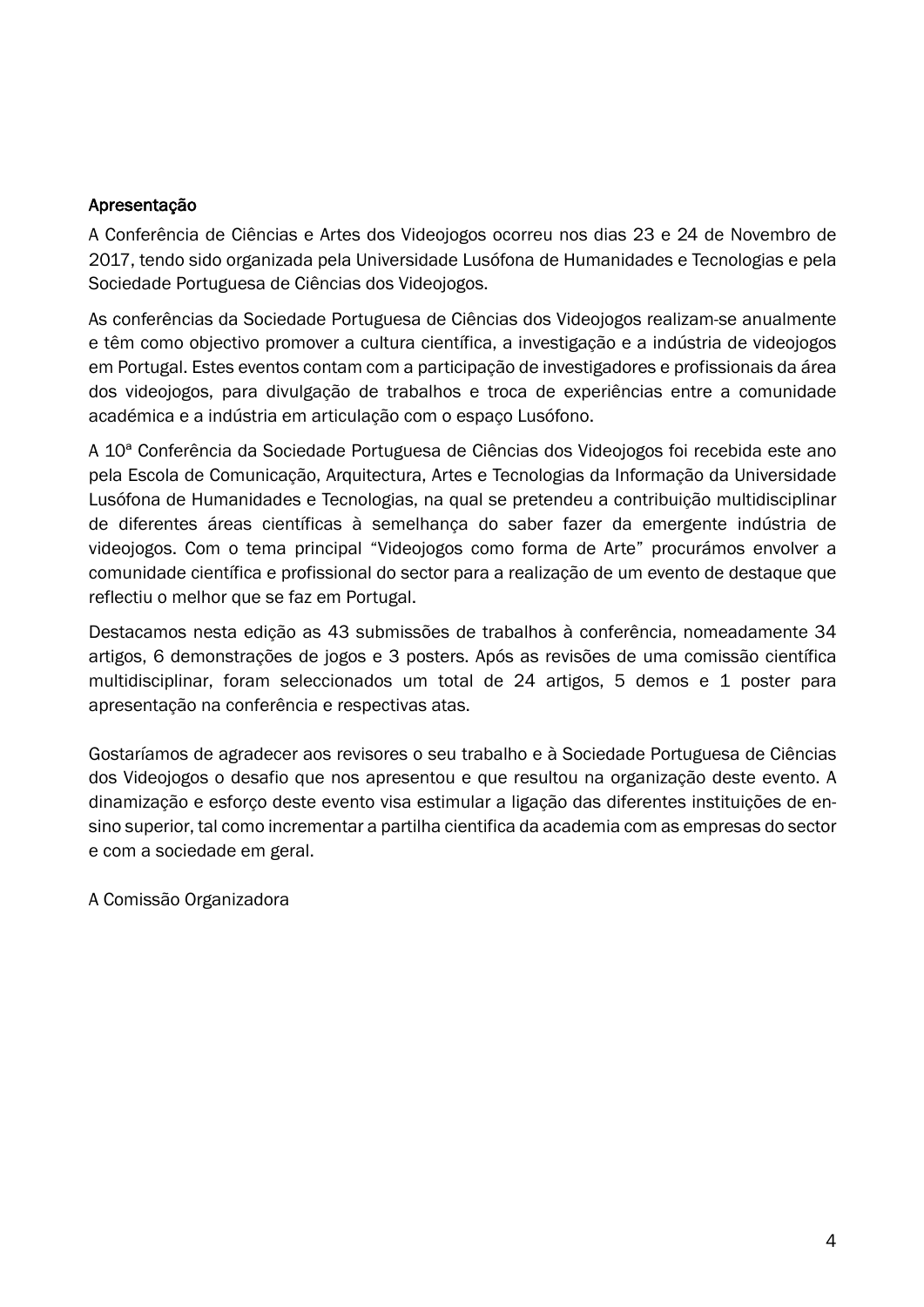#### Comité científico

# Presidência da Conferência Filipe Costa Luz (Chair) Daniel Cardoso (Chair)

# Comissão Organizadora

Nuno Fachada (ULHT) Inês Teixeira (ULHT) Carla Sousa (ULHT) Célia Quico (ULHT)

# Suporte Técnico

Filipe Vale (ULHT) Luís Santos (ULHT) João Aguiar (ULHT) Pedro Costa (ULHT)

# Design do Website

Diogo Sousa (ULHT) Paulo Ferreira (ULHT) Filipe Luz (MovLab / ULHT)

# Design e Fotografia

Rute Muchacho (ULHT) João Ferreira (ULHT) Filipe Luz (MovLab / ULHT) Rodrigo Peixoto (ULHT)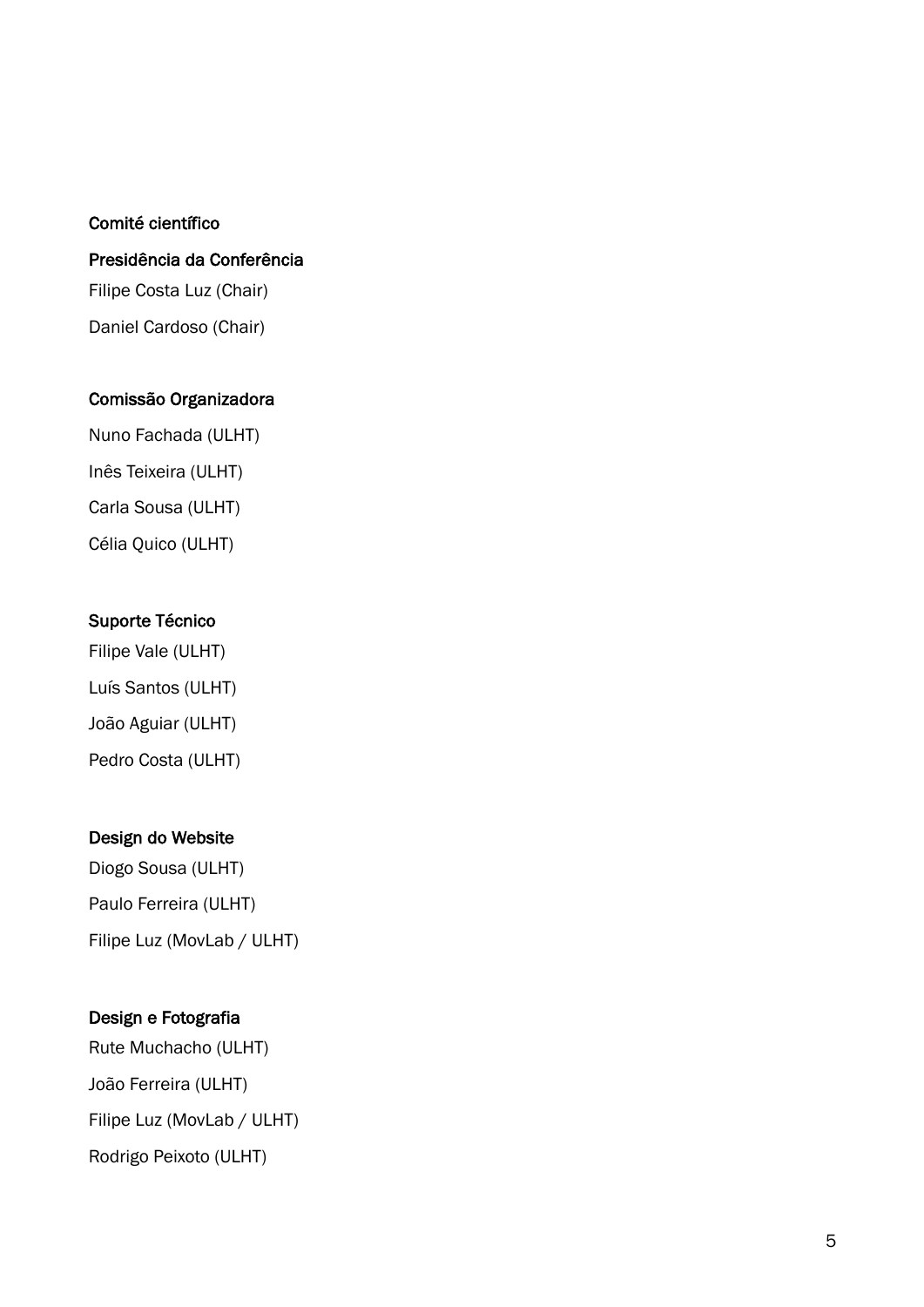#### Comissão Científica

- Conceição Costa (ULHT-ECATI) Chair
- Ana Veloso (Univ. Aveiro)
- André Carita (ULHT-ECATI)
- Carlos Martinho (UL-IST)
- Célia Quico (ULHT-ECATI)
- Daniel Cardoso (ULHT-ECATI / UNL-FCSH)
- Duarte Duque (IPCA)
- Ernesto Vilar (UBI)
- Eva Oliveira (IPCA)
- Filipe Costa Luz (MovLab / ULHT)
- João Dias (Inesc-id)
- Jorge Martins Rosa (UNL-FCSH)
- José Neves (ULHT-ECATI)
- Kathleen Tyner (UT-Austin)
- Leonel Morgado (Univ. Aveiro)
- Luís Cláudio (ULHT-ECATI)
- Luís Filipe B. Teixeira (CIAUD)
- Lynn Alves (UNEB)
- Manuel José Damásio (ULHT-ECATI)
- Mariana Vital (ULHT)
- Micaela Fonseca (LIBPhys-UNL / Univ. Europeia)
- Miguel Carvalhais (INESC-ID)
- Nélio Codices (ULHT / Univ. Europeia)
- Nelson Zagalo (UM)
- Nuno Fachada (ULHT)
- Nuno Rodrigues (IPCA)
- Patrícia Gouveia (UL-FBA)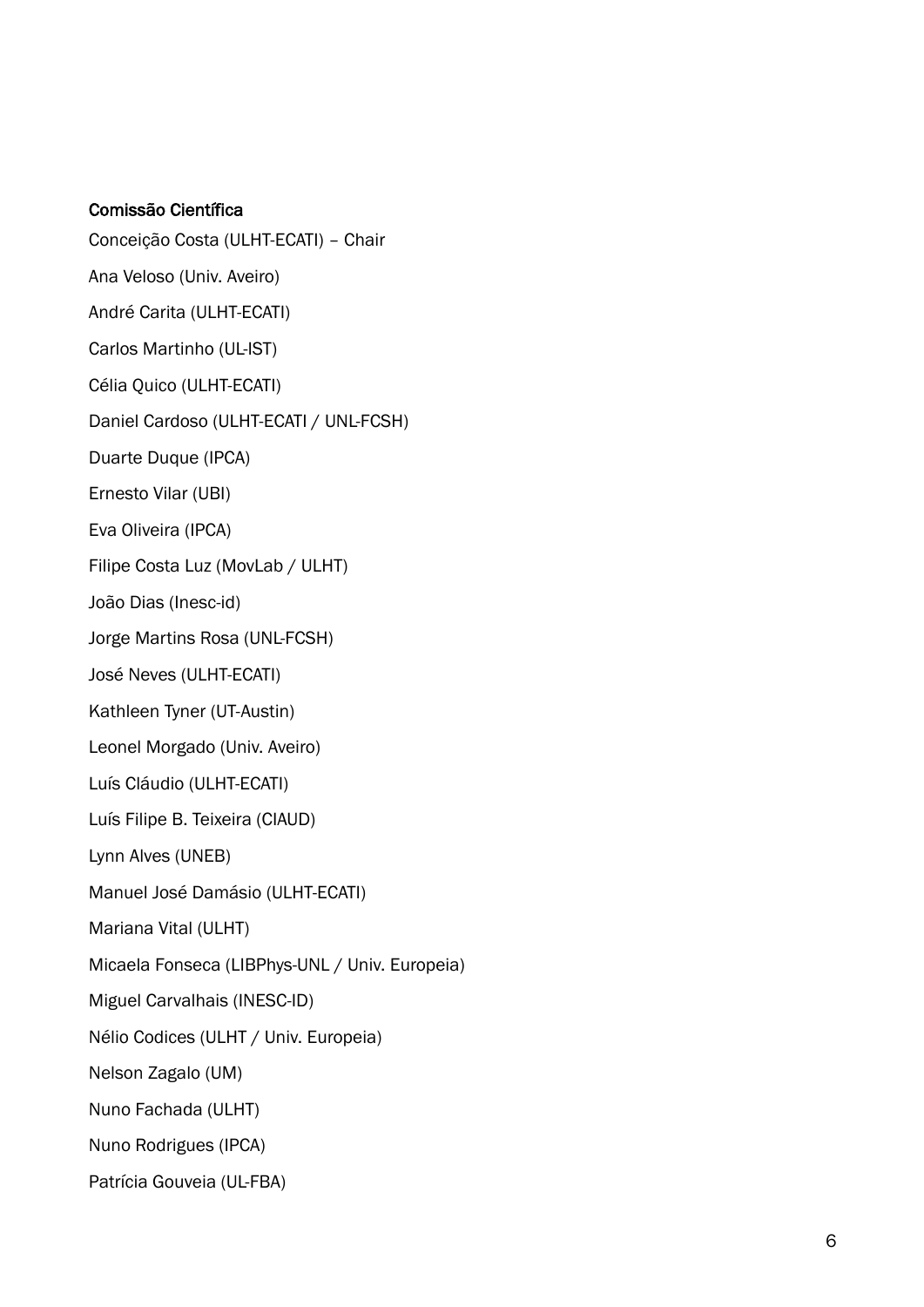Paulo Viveiros (ULHT-ECATI) Pedro Gamito (ULHT-ECATI) Pedro Santos (IST) Rui Antunes (MIRALab/ BioISI, Fac. Ciências) Rui Prada (IST / INESC-ID) Tiago Loureiro (ULHT)

Victor Flores (ULHT-ECATI)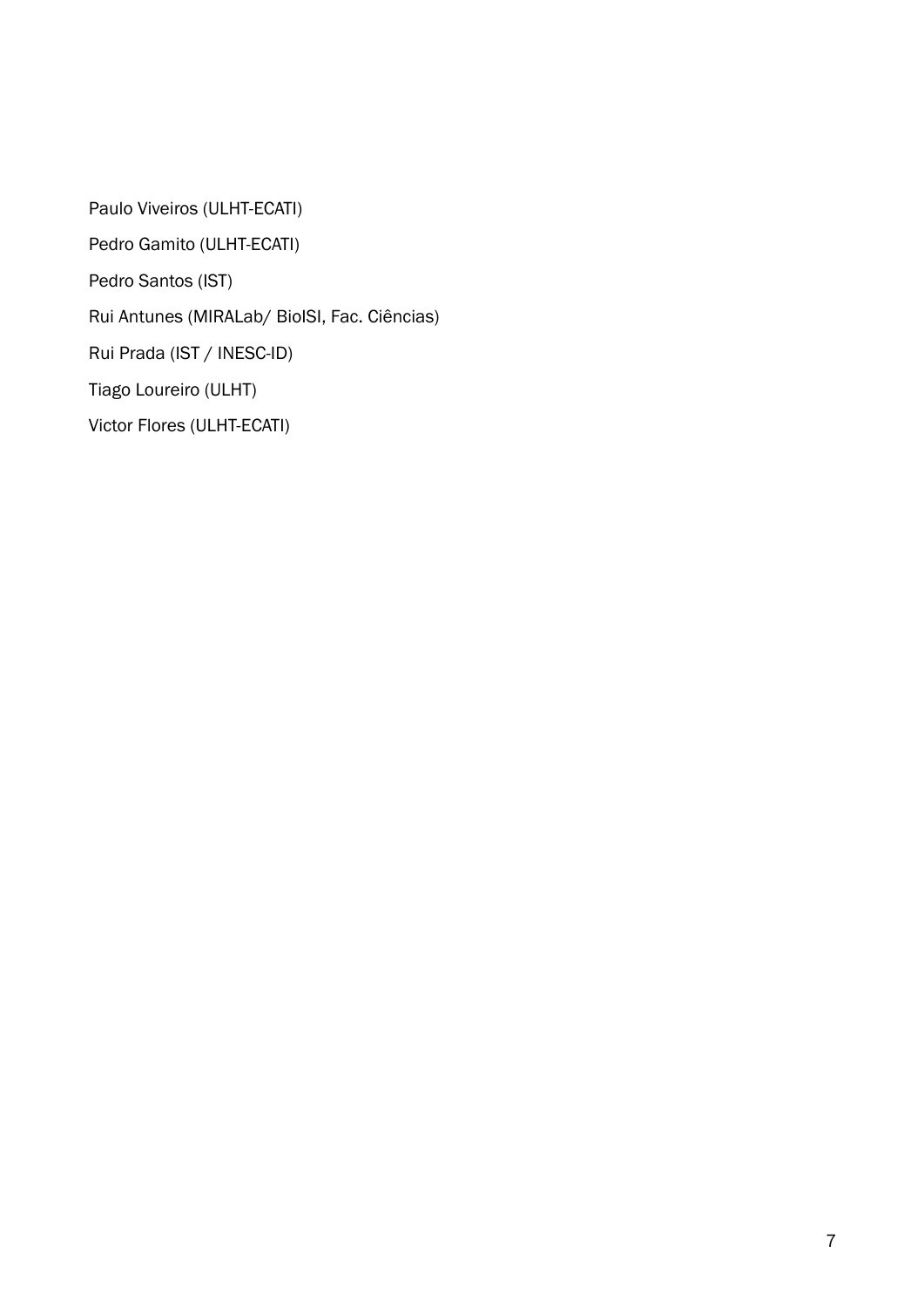# Programa Videojogos 2017 - Videojogos como uma forma de arte

10ª Conferência de Ciências e Artes dos Videojogos

Universidade Lusófona de Humanidades e Tecnologias

# 5ª Feira - 23 de Novembro

- 09:00 Sessão de Abertura
- 09:15 Michael Liebe (Booster Space/ VR Con Now)
- 10:15 Coffee/Tea Time
- 10:30 Sessões 1,2 e 3 (Apresentações de trabalhos)
- 12:00 Nuno Fonseca (Sound Particles)
- 12:45 Almoço
- 14:00 Rui Antunes (MIRALab)
- 15:15 Sessões 4,5 e 6 (Apresentações de trabalhos)
- 16:30 Coffee/Tea Time
- 17:00 Sessões 7,8 e 9 (Apresentações de trabalhos)
- 18:30 Chill Out Cocktail

# 6ª Feira - 24 de Novembro

- 10:00 John Klima (Noroff University College)
- 11:00 Ingrida Mazonaviciute (VGTU)
- 12:00 Programa Game Dev Camp
- 12:45 Almoço
- 14:00 Patrícia Gouveia (FBAUL)
- 15:00 Programa Game Dev Camp
- 16:15 Posters/Demos
- 17:00 Catarina Runa (Deloitte Digital)
- 18:00 Sessão de encerramento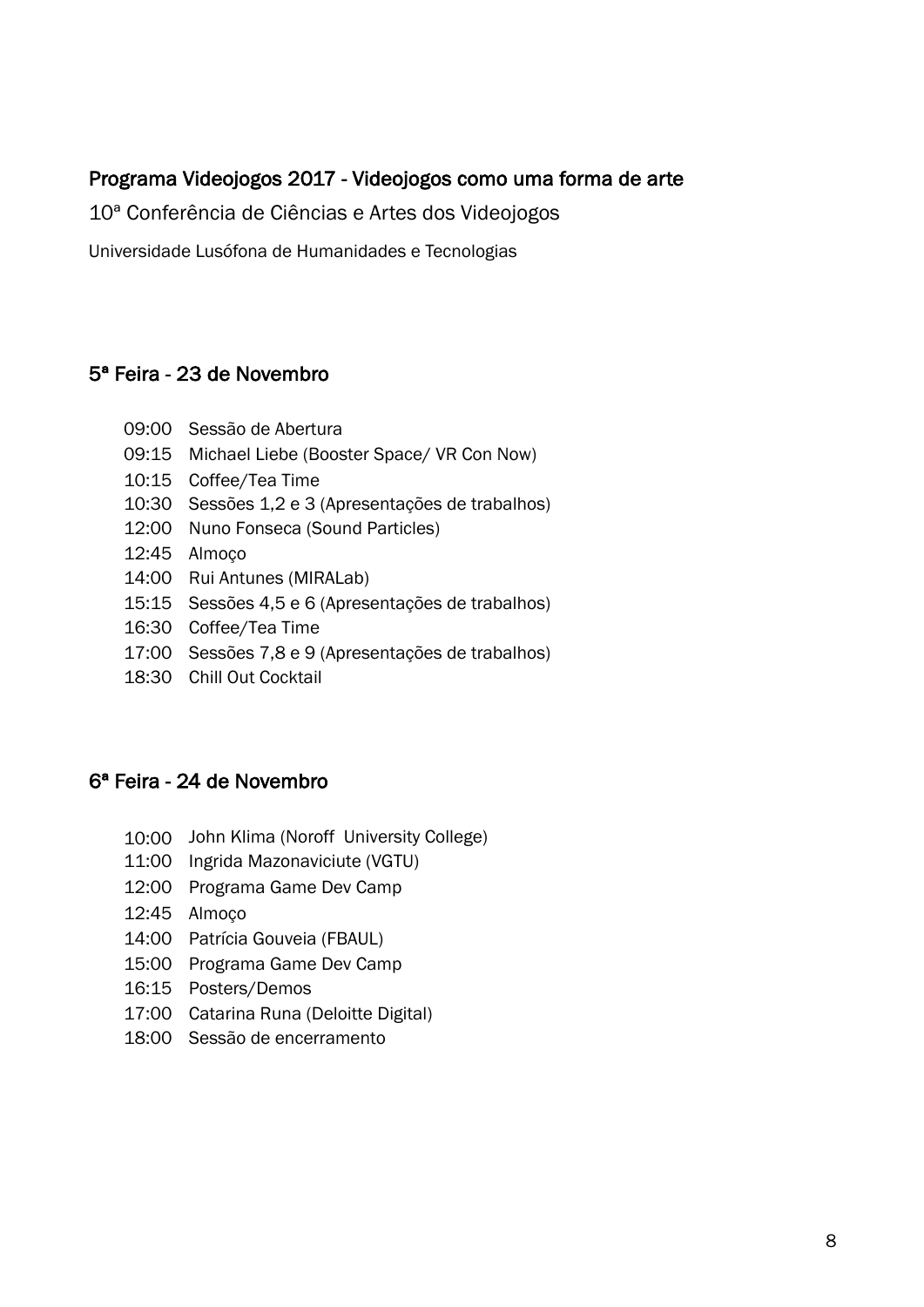# Conferências Principais

# Michael Liebe (Booster Space/VR Con Now)

Michael Liebe is CEO and founder of Booster Space, the company behind International Games Week Berlin, VR NOW Con, Game Cinema, Womenize! and many other events driving to connect business, technology and culture of games, VR and other media. Since 2016 the company started to also develop games and DUEL VR is the first outcome (early access). Michael is an advocate of crowdfunding and supports Kickstarter as Outreach Games in Europe since January '16. Moreover, he is Ambassador of the industry network, games.net berlinbrandenburg where he led the Berlin-meets-Poland project.

In the times before Booster Space he initiated the indie games and art festival, A MAZE., the Digital Games Research Centre of the University of Potsdam (DIGAREC) as well as the Computer Games Collection of European Media Studies at the University of Potsdam, the European Masters program, Ludic Interfaces and many other events and programs surrounding digital media industry and culture. Until 2012 he was Advisor – New Media at the Medienboard Berlin-Brandenburg and responsible for marketing and networking for the "New Media" industry in the German capital region. He holds an M.A. in European Media Studies, is advisor and jury member and works as university lecturer.

# All you need to know about 3D audio

Nuno Fonseca (Sound Particles)

A 50 minute tutorial regarding 3D sound, from stereo to immersive audio, including gaming, VR and cinema audio formats: channel-based audio (e.g. 5.1), object-based audio (Dolby Atmos), Ambisonics (linear VR), Binaural/HRTF, and much more…

Nuno loves Cinema and everything regarding Sound, Image and Technology. He is a Portuguese college professor, with a PhD on computer audio, and the creator of "Sound Particles" software (concept, code, design, etc.).

After noticing that the most interesting VFX shots used particle systems, a CGI technique created originally by LucasFilms for a StarTrek movie (yes, not Star Wars), he decided to create a particle system software but for audio applications.

Also known for the creation of the text-to-sing solution WordBuilder™ ("EASTWEST/QL Symphonic Choirs"), used by composers around the world.

Member of AES Technical Committee on "Sound for Digital Cinema and TV", SMPTE, etc.

Author of 2 books and more than 20 papers on audio fields.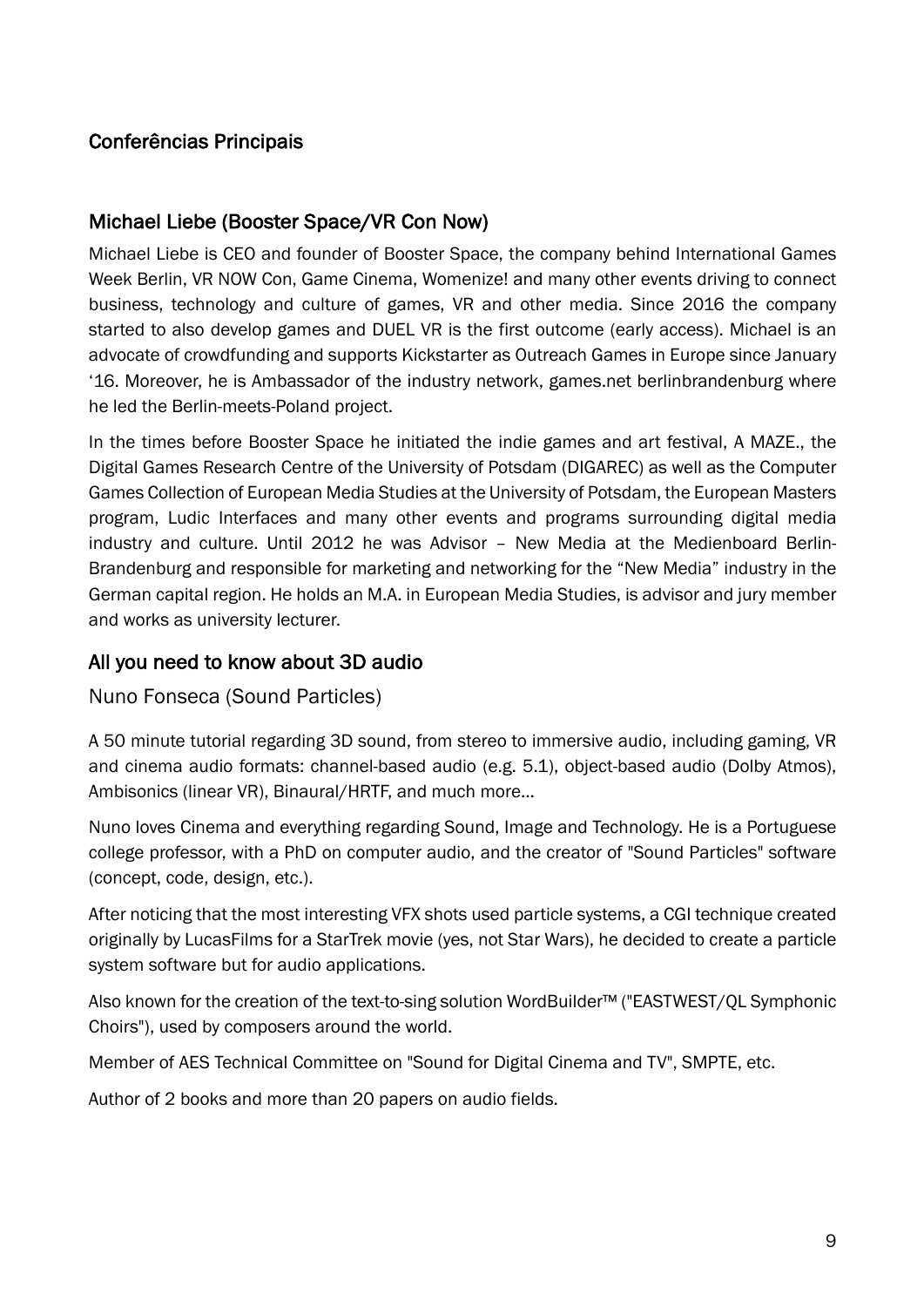# From self-portraits to medieval simulations: computational artificial ecosystems as multi-contextual authoring tools

# Rui Antunes (MIRALab / BioISI, Fac. Ciências)

We discuss *computational artificial ecosystems* as abstract and open animation systems with a vast domain of applications including i) the procedural generation of dynamic and inhabited landscapes, and ii) the dynamism and socializing of characters. We contend that these systems function as utilitarian authoring tools for multi-contextual purposes. This talk emphasizes a transition, from the use of artefacts that mostly rely on their traditionally associated econarratives to functional tool generators of diversity and heterogeneity.

Rui Antunes is a Visual Artist, Academic, and Researcher in animation and interactive technologies. Currently, a Marie Skłodowska-Curie Fellow (Individual Global Fellowship) at MIRALab, University of Geneve, and BioISI, at Faculdade de Ciências, University of Lisbon. The present research is about the animation of virtual groups and crowds. His main interest is the exploration of the framework of Artificial Life in this type of simulations. The ultimate goal is the use of these methods in Cultural Heritage simulations of the past.

Throughout his career, he has been sponsored by prestigious bodies such as the European Research Agency or the Fundação para a Ciência e Tecnologia. Earlier, he has completed a PhD at Goldsmiths, University of London, crossing the bridges between art, science, and technology. This has been consequence of the parallel practice as visual artist initiated in the early 1990s at Ar.Co, in Lisbon Portugal.

His work has been awarded twice in the VIDA competition of art and artificial intelligence (editions 12th and 13th) and features in a number of publications such as the textbook Preble's Artforms, the scientific ALife journal or the Journal of Virtual Worlds, and diverse catalogues.

A large number of curatorial projects and shows have included his work in the last ten years, including a solo show, in 2013, at the Tin Shed Project in London. In 2009, his work featured in the exhibition Lá For a at Museu da Electricidade, in Lisbon, a perspective of historical and contemporary art by portuguese living abroad.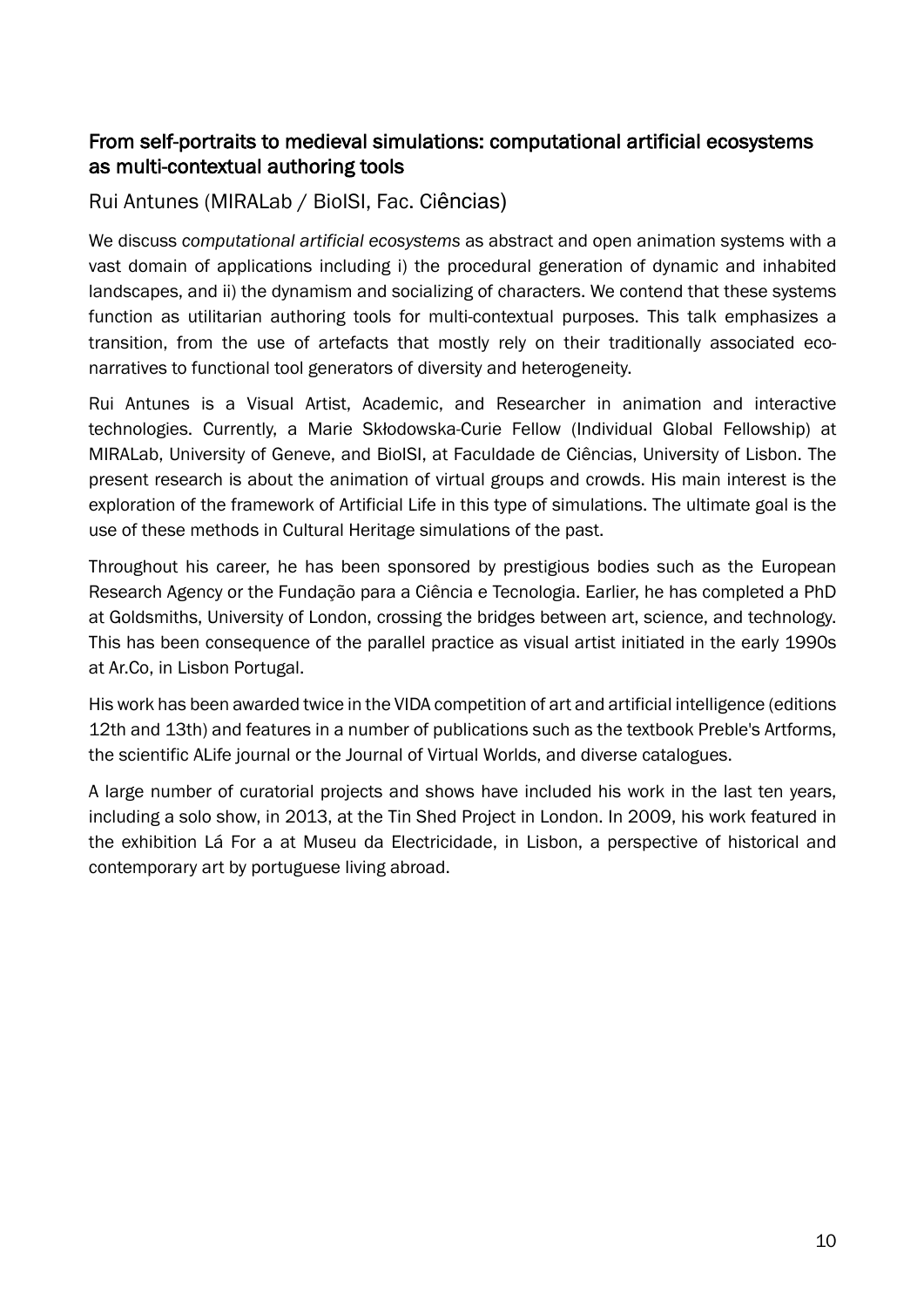# Why you should be a psychologist to create better videogames?

Ingrida Mazonaviciute (VGTU)

Pleasurable user experience (UX) is the ultimate requirement for a video game. Even the most innovative gameplay cannot escape videogame from rapid passing, if it's user interface is designed regardless of player psychology and UX design principles. Nielsen heuristics must be reminisced each time than a new videogame is going to see the daylight, since videogame usability is the synonym of luck.

Ingrida Mazonaviciute is the UX, website design and computer games design lecturer in Vilnius Gediminas technical university (Lithuania). In 2004 she visited Portugal, where she wrote her bachelor thesis "Human face modelling for animation in Autodesk Maya". Later she continued working on this subject on her Master and PhD thesis. In 2012 I. Mazonaviciute participated in EU project "Application of socio-psychological aspects in simulator development process" and prepared online courses about "Graphic design and user interface development for simulators". Since then I. Mazonaviciute systematically deepened her knowledge about links between human psychology, habits and choice of IT products: software, websites and computer games. "Small details make effect" is her favorite quote.

# Aprender através dos jogos

# Patrícia Gouveia (FBAUL)

Nesta comunicação serão apresentados alguns exemplos concretos de aprendizagem através da criação e desenvolvimento de jogos. Assim, introduzem-se diferentes possibilidades ao nível da definição dos planos de estudo possíveis na área especifica dos jogos mas também se articulam alternativas de formações inseridas em módulos de cursos multimédia e design da interação, entre outros. Os jogos possibilitam uma articulação transdisciplinar que pressupõe uma investigação baseada em múltiplas áreas e saberes que promove o sentido crítico, a aquisição de competências de comunicação e trabalho de equipa (soft skills). Através da apresentação de trabalhos de alunos em vários contextos de aprendizagem sugerem-se desafios e reflexões para o futuro do ensino a partir dos jogos, em geral, e da ludificação, em particular.

Patrícia Gouveia Associate Professor and Multimedia Art Department Director at Faculdade de Belas Artes da Universidade de Lisboa. Works in Multimedia Arts and Design since the nineties. Her research focus on playable media, interactive fiction and digital arts as a place of convergence between cinema, music, games, arts and design. Previously she was Associate Professor at the Interactive Media (Games and Animation) degree at Noroff University College (2014-16) in Kristiansand, Norway, Invited Assistant Professor at FCSH/UNL (2007-14) and Assistant Professor at ULHT (2008-13) both in Lisbon. From 2006 to 2014 Patrícia edited the blog Mouseland. In 2010 she published the book Digital Arts and Games, Aesthetic and Design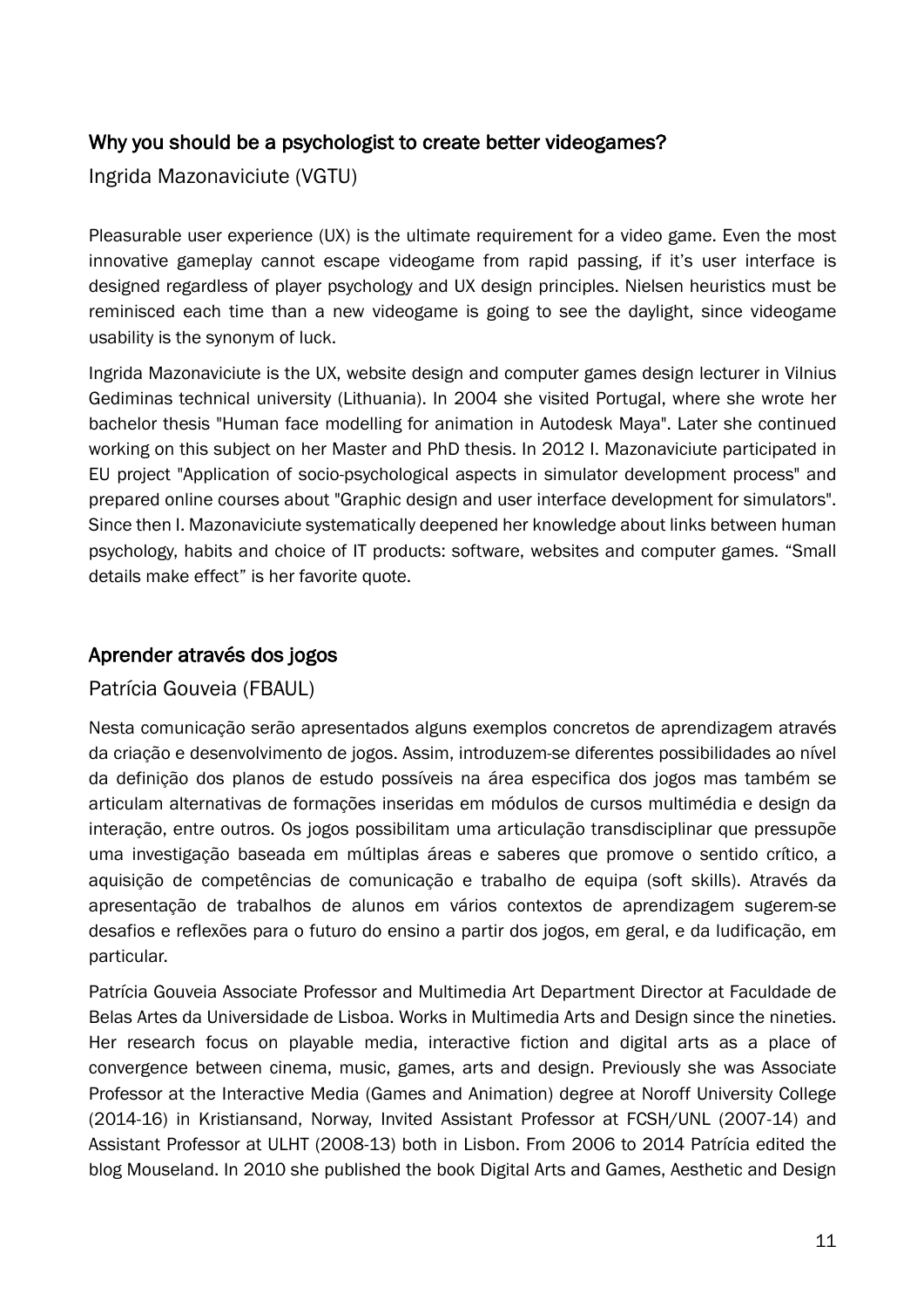of Ludic Experience [Artes e Jogos Digitais, Estética e Design da Experiência Lúdica] (ed. Universitárias Lusófonas), a synthesis of her doctoral thesis and some articles she published.

# Unlocking the power of Virtual Reality in Business

# Catarina Runa (Deloitte Digital)

From academy to industry, Catarina will share her experience in leveraging research in the industry and how this research can generate new businesses. Nowadays, the bridge between these two worlds is still not clear. However, with the fast pace of technology developments that triggered business disruption, most of the companies started to connect with the academy and created R&D groups focused on the exploration of emerging technologies. Virtual Reality is one of the targeted technologies where Catarina has been working on. She will explain her journey as a use case where people can learn how the knowledge of VR can be applied to an array of new applications.

Catarina Runa is deputy leader at Center for Disruption (C4D) from Deloitte Digital and cofounder of Dali Virtual Reality startup. In 2015, she finished her Ph.D. in Computer Graphics at University of Porto and decided to accept the challenge of starting a career in the Industry. This challenge opened a door to a new passion: generation of new businesses from science and research. Today, she works as a bridge between academy and industry, where the knowledge of Computer Graphics, Virtual Reality and Artificial Intelligence is leveraged to create value and generate new ventures.

# Artistic Talk

# John Klima, BFA, MS.

John Klima is an artist, musician, and engineer employing a variety of technologies to produce artwork with hand-built electronics, and computer hardware and software. Consistently connecting the virtual to the real, Klima builds large scale electro-mechanical installations driven by 3D game software he programs from scratch. He has worked extensively in the computer game industry, with published titles including VSide - The Music Lounge, National Geographic's Jason Project, and the Rapunsel Project funded by the National Science Foundation. Klima has exhibited extensively in museums and galleries in the United States, Europe, and Asia. His exhibitions include BitStreams at the Whitney Museum of American Art as well as the 2002 Whitney Biennial. He has also exhibited at Eyebeam, The New Museum of Contemporary Art, MOMA PS 1 , the DeCordova Museum in Boston, and the Brooklyn Museum of Art. His international exhibitions include the NTT InterCommunication Center in Tokyo, Japan, The Daejeon Municipal Museum in Korea, The Museo Extremeño e Iberoamericano de Arte Contemporáneo in Badajoz, Spain, and numerous international festivals. Klima is a former research scientist at the Courant Institute, New York University, adjunct Professor of Digital Media at the Rhode Island School of Design, and a professor of game design theory and production at the Polytechnic University of Brooklyn. He currently owns and operates a vintage recording studio in Lisbon, Portugal, and frequently performs with several experimental music projects.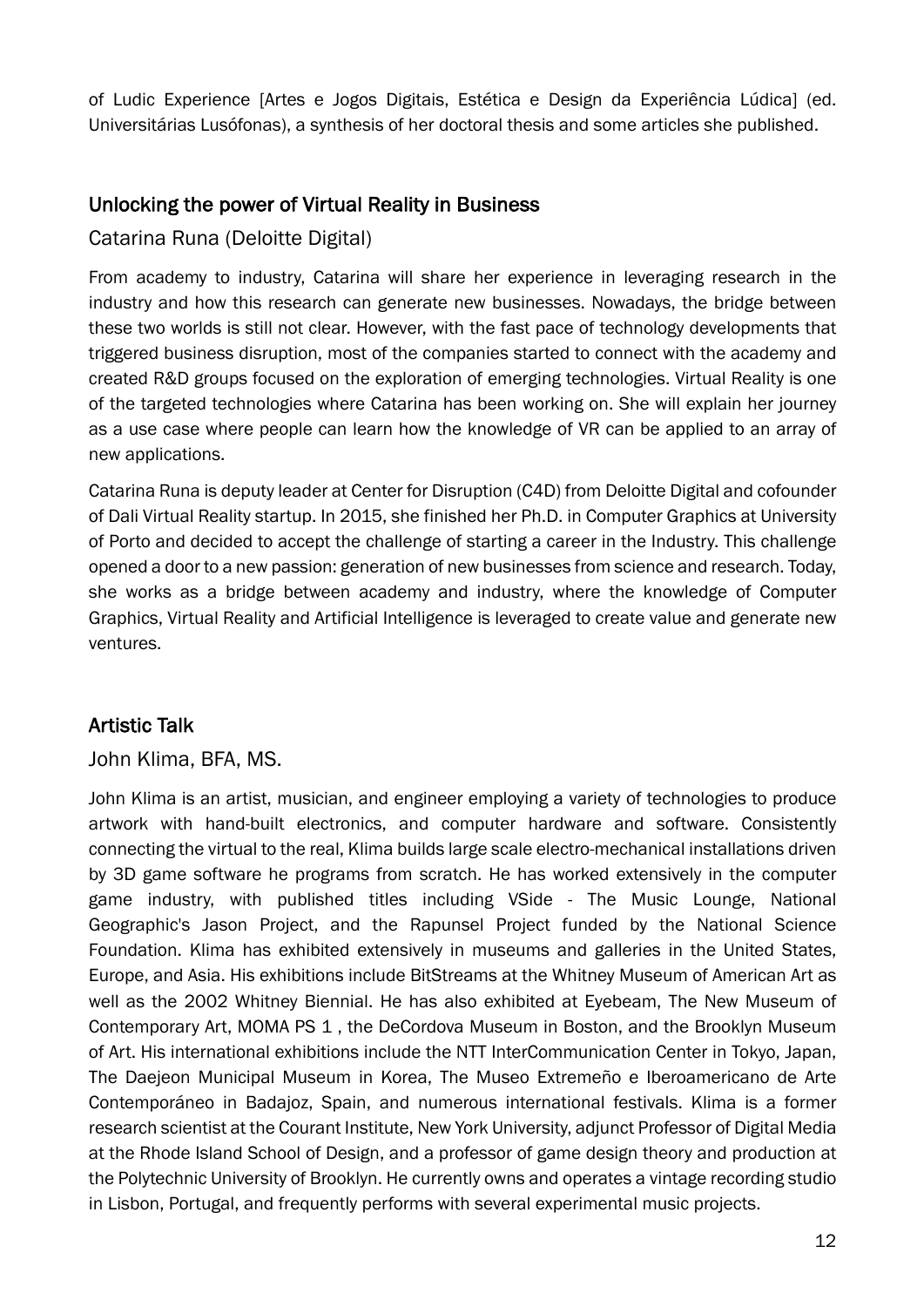# Sessão 1 – Aprendizagem baseada em jogos

5ª feira - 10h30

## Student Game Creation for Media and Information Literacy

Conceição Costa, Kathleen Tyner, Sara Henriques and Carla Sousa

This proposal presents and discusses the preliminary findings of GamiLearning (2015-2018), a research project that aims to promote critical and participative dimensions of Media and Information Literacy (MIL) in children. Using an innovative approach, the project builds on the value of game- based learning across the curriculum to promote MIL through the creative design and development of videogames. In particular, the research focused on the game creation process as a support for operational, editorial, organizational and socio-cultural skills, as well as digital identity management skills. Children aged 9 to 14 years old from Portugal and Austin, TX (USA), participated in a school intervention, where game design and development was taught, and created their own games on issues related to online security and digital identities, from a constructivist approach. Fieldwork was conducted in four schools and pre and post-tests were administered. Preliminary results from two schools indicate an increase in several skills and knowledge, promoting a discussion on the potential of digital game creation as a reflexive tool to enhance MIL.

# Concepção de jogos cooperativos de tabuleiro: notas de pesquisa

Daniella Munhoz, Matheus Cezarotto and André Battaiola

Na evolução dos jogos, a modalidade de jogo cooperativo estabeleceu um novo paradigma de conflito para os jogos de tabuleiro. Esse conflito emergente posiciona os jogadores juntos contra o sistema de jogo, uma configuração diferente das tradicionalmente conhecidas. Tal paradigma demanda um conjunto de reflexões pelo viés do design que ainda são inexpressivas na literatura. Isso posto, este artigo tem como objetivo identificar e elucidar aspectos dos jogos cooperativos de tabuleiro para a construção de um arcabouço teórico que permita a análise detalhada desses jogos. Para tanto, o artigo compreende uma pesquisa bibliográfica, pesquisa documental e a análise de objeto. Como resultado, o artigo apresenta respostas para as idiossincrasias em termos de definição e conceituação dos jogos de tabuleiro cooperativos. Além disso, o artigo propõe requisitos para a análise e o design do jogo cooperativo de tabuleiro.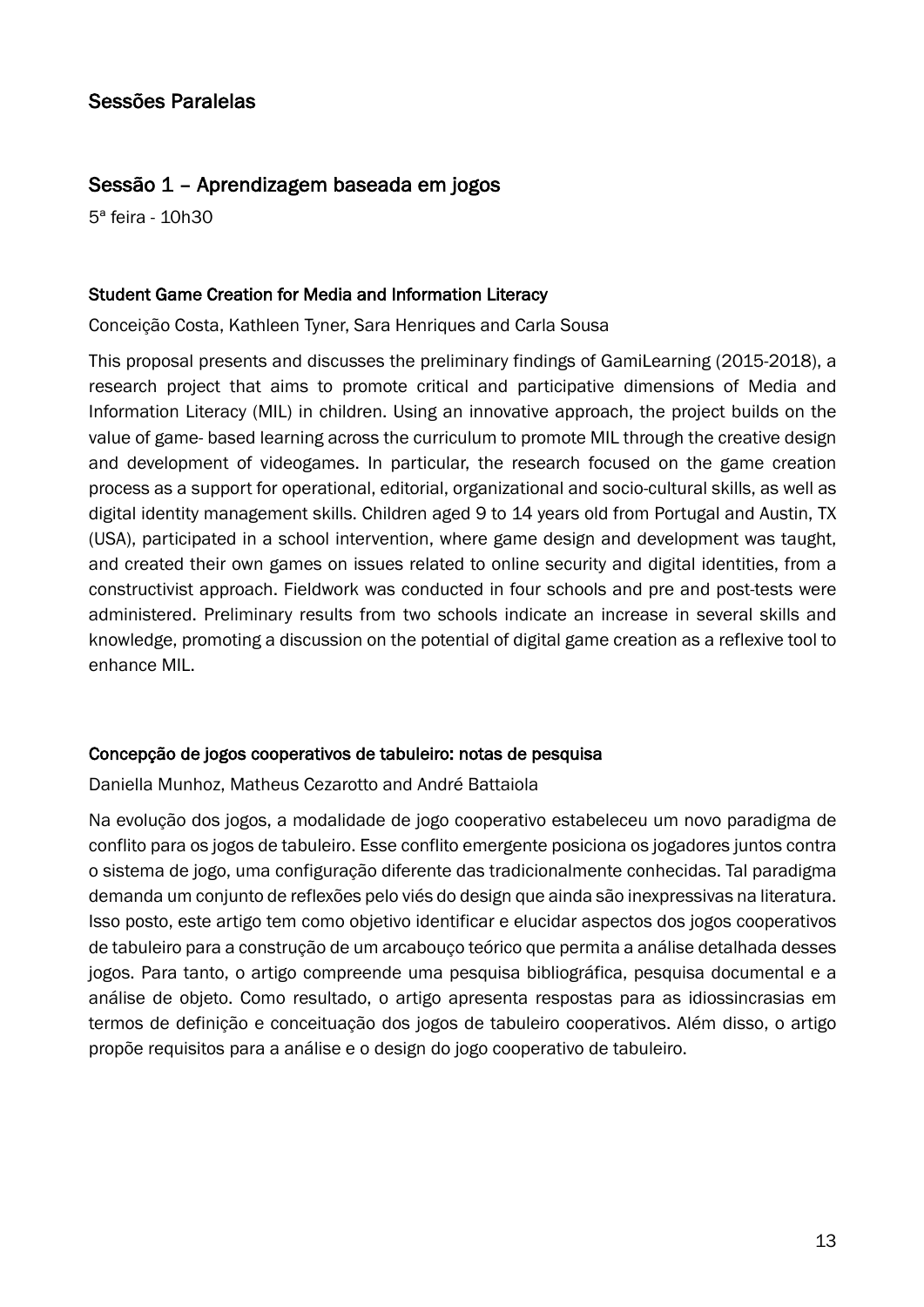#### Have a Wonderful Day - Alzheimer's Disease

André Gouveia, David Coelho, Diogo Dias, Ivan Miranda, Luís Girão e Pedro Santos

More than to entertain, this is a game meant to educate. By creating a friendly gaming atmosphere and challenging activities, the players will retain a more widely perspective about the subject. And ultimately the game will have beneficial effects on someone playing it. In this case, we are fighting for awareness towards Alzheimer's disease. Through our research we managed to create, or recreate, some of the symptoms that can be found on someone who suffers from this disease. As delicate as the theme is, we were very cautious not to mislead the representation of what Alzheimer's might look like. Throwing an artistic angle into the mix, the issue was tackled in a totally original way. Its symptoms and Universe will match the visuals, in order to make the game as appealing as realistically challenging

# Sessão 2 – Estudos de jogos

5ª feira - 10h30

#### GoPro e Jogos FPS: Imagens Subjetivas à Solta

#### Herlander Elias

Este artigo visa analisar à luz dos conceitos das Ciências da Comunicação as imagens subjetivas obtidas com as câmaras de aventura da GoPro Hero e os videojogos First Person Shooters. Na nossa perspectiva existe um regime de subjetividade partilhado, quer pelas imagens das câmaras em que os utilizadores filmam as suas proezas de ação, quer pelos videojogos em que a ação é vista na primeira pessoa. Ambos os tipos de imagens podem ser partilhados nas redes sociais e visam fazer sentir que o espectador "está lá" no lugar das imagens. Aquando da obtenção das imagens, quer os utilizadores das câmaras GoPro que gravam as imagens subjetivas (colocando câmara na cabeça), quer os jogadores de videojogos FPS (Jogos de Tiros vistos na Primeira Pessoa), atingem um patamar de subjetividade procurado pela Realidade Virtual nos anos 90, o de fazer com que uma pessoa está num lugar diferente, seja este lugar jogado, filmado, ou ambos. Os jogadores podem jogar e gravar a sua performance e partilhar no YouTube, os utilizadores das câmaras GoPro podem cometer proezas, gravar as cenas e partilhar na Rede. O que está em causa é um tipo específico de subjetividade lúdica, bem como uma linguagem característica que advém da Realidade Virtual, e que tem alimentado o imaginário da ficção científica, dos mobile media e da cultura digital de videojogos. Neste artigo propomo-nos a analisar estas duas situações com conceitos que vêm da Teoria da Imagem, Novos Media, Filosofia, Cibercultura, e Ciências da Comunicação em geral. Dado que existe um novo regime de "subjetivação" das imagens em questão, a ideia central aqui é explicar os dois tipos de imagens e elaborar uma teoria crítica que faça a ponte entre as teorias de videojogos e as teorias da comunicação, a fim de melhor se compreender a temática.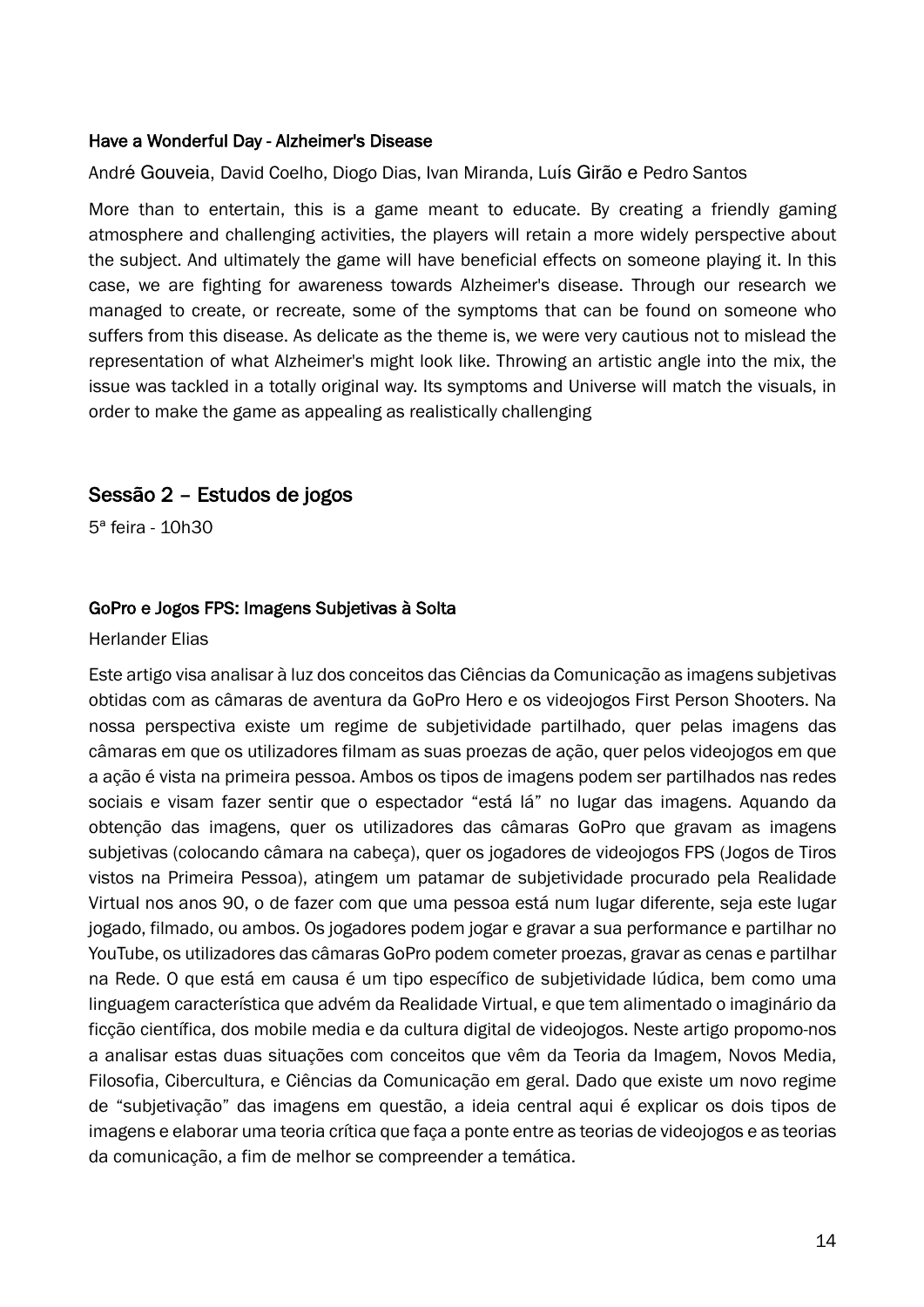#### Curating the Arcade: Strategies for the Exhibition of Videogames

#### Sofia Romualdo

Videogames can be found in a diversity of museums as tools for engagement, mediation, and interpretation, but their relatively recent inclusion as collection objects, in institutions such as the MoMA and the V&A, raises tensions between the medium and the exhibition spaces. This paper aims to present an overview of the strategies employed in the exhibition of videogames, and to suggest curatorial models and methodologies that can be adapted in order to effectively introduce videogames into the art world. Curators are currently at a stage of experimentation in the field of videogames in museums, a time of both challenges and opportunities to study, develop and test new practices. More than providing a comprehensive guide to the history of videogames exhibitions, the intention of this paper is to devise suggestions for curatorial strategies and models for consideration and testing, and future work will determine their potential advantages and disadvantages.

#### A Debt Repaid: Shout-out to Videogame Adaptations

#### Jacopo Wassermann

Trouble awaits the scholar who decides to study movie adaptations of videogames – or, as they are more commonly called, 'videogame adaptations'. Literary and post-literary biases, an unfriendly critical environment and the lack of systematic references are but a few of the many obstacles on her or his path. By addressing these issues and attempting to understand them against the historical and theoretical backdrop that informed them in the first place, this paper aims at a reevaluation, however partial, of these productions as symptoms of a self-reflexive tendency present in contemporary commercial cinema. In the process of nearing a new understanding of these cultural and industrial artifacts, a cross-examination of key concepts belonging to three fields of studies (game studies, film studies and adaptation studies) opens up the possibility of an interdisciplinary cooperation aimed at the adjustment and rectification of mutual assumptions and misconceptions.

# Sessão 3 – Estudos de jogos

5ª feira – 10h30

# A ressignificação da função social dos espaços urbanos mediante a lógica de jogo de Pokemon GO

#### Breno Scafura

Como reflexo da ação dos media no hodierno, as noções antes vinculadas a ideia de espaço urbano encontram-se em constante ressignificação. Estas mudanças afetam diretamente na construção simbólica e na função social dos espaços cotidianos na contemporaneidade. Com a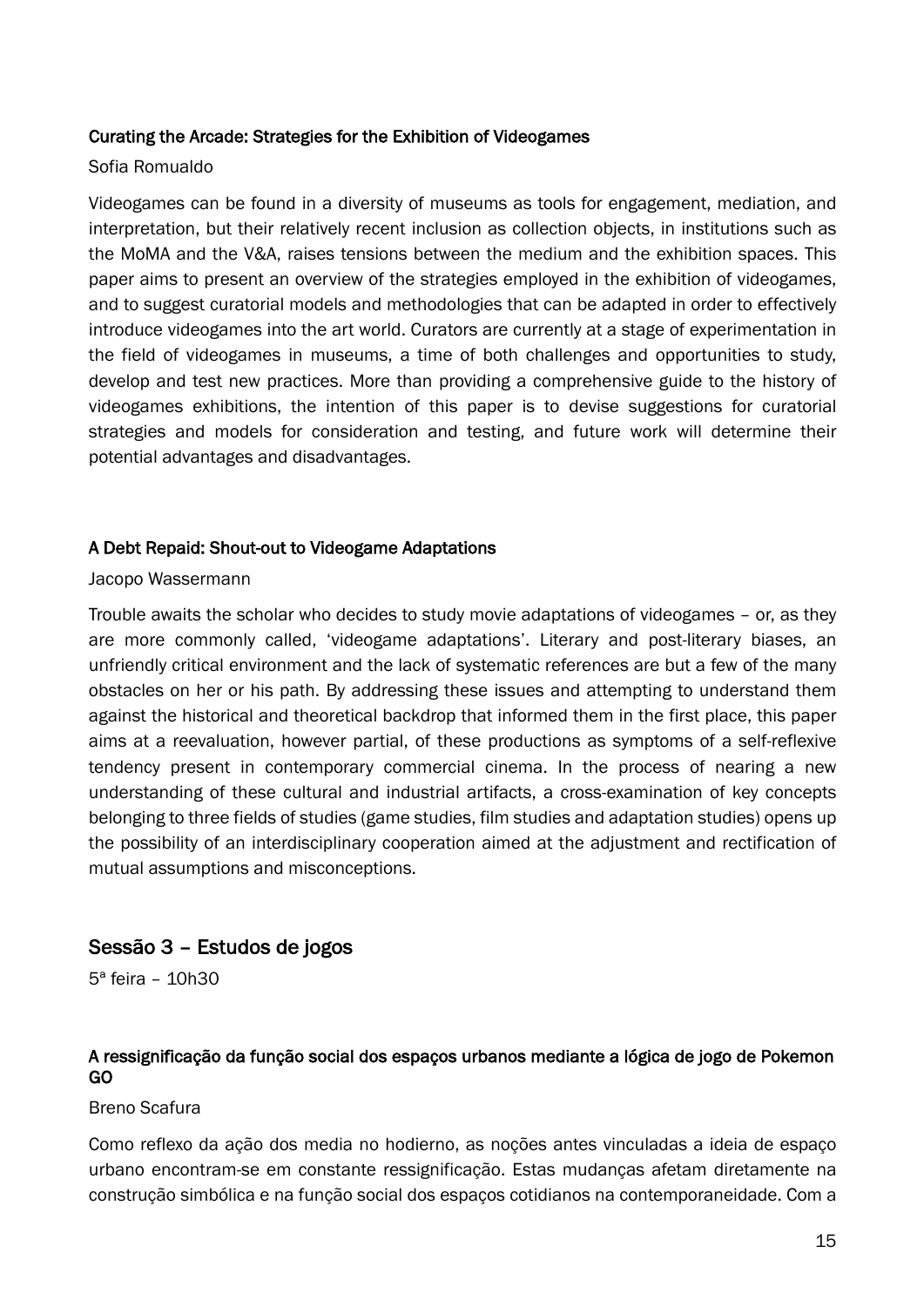mobilidade inerente nos artefactos e medias mais modernos, esta produção semântica e sensorial atrelada aos cenários do cotidiano foi intensificada. Partindo deste fenômeno, onde os medias se tornam móveis e medeiam trocas entre o homem e o ambiente que o circunda, o presente artigo visou entender as relações entre o jogo Pokemon GO, considerando-o um media locativo, e sua propriedade de reconfigurar as práticas sociais e protocolos existentes no espaço urbano. Ao final do trabalho foi percebido que os medias locativos são capazes de convocar práticas sociais não habituais aos cenários urbanos, sendo estes, em grande parte dos casos, apenas lugares efêmeros, construídos pelo homem para prover fluxo entre pessoas e coisas.

#### Crachás: efeitos potenciais na dinâmica de comunidades online

Inês Araújo, Carlos Santos, Luis Pedro e João Batista

Os MOOC são muitas vezes motores para o desenvolvimento de comunidades online mas nem sempre é uma tarefa fácil envolver os participantes em interações significativas entre si. É frequente, neste contexto, o recurso a estratégias de gamificação para motivar os participantes e diminuir as desistências. Num MOOC sobre "Como usar Crachás em contexto educativo" destinado a professores e formadores, recorreu-se a uma ferramenta de apoio (endorsement) de crachás entre membros. A tarefa sugerida teve como intuito proporcionar uma experiência com Crachás aos participantes, mas também promover a interação entre os participantes através da leitura das suas apresentações. Esta ação desencadeou um grande número de interações que pretendemos analisar neste artigo. Consideramos que são necessários mais estudos que validem esta abordagem, no entanto verificámos que o recurso a crachás desinibiu a participação dos membros e que estes reconheceram a atividade como divertida.

# Sessão 4 – Aprendizagem Baseada em Jogos

5ª feira - 15h15

#### Ensino da língua inglesa a nativos da língua portuguesa utilizando realidade virtual e palácios da memoria

Reinaldo Araujo, João Jacobsen, Fabio Fujii, Isabel Quinonez e Wesley Gonçalves

A realidade virtual é uma área que busca em sua essência, aproximar ambientes reais através da imersão oferecida por essa tecnologia. Avanços recentes nessa área tornou essas tecnologias mais acessíveis, onde head mounted devices, tais como o Google Cardboard, ganharam atenção ao associar a tecnologia dos smartphone com um simples design e baixo custo. Por outro lado, o aprendizado através do uso da realidade virtual foi explorado nas últimas dé- cadas, onde alguns trabalhos demonstraram excelente resultados em relação à fixação do conhecimento recebido em ambientes virtuais. Palácios da Memória é um bom exemplo de método que pode ser usada em conjunto com a Realidade Virtual, a fim de melhorar a memorização do conhecimento obtido em ambientes tridimensionais. Este trabalho traz a implementação de um ambiente em virtual em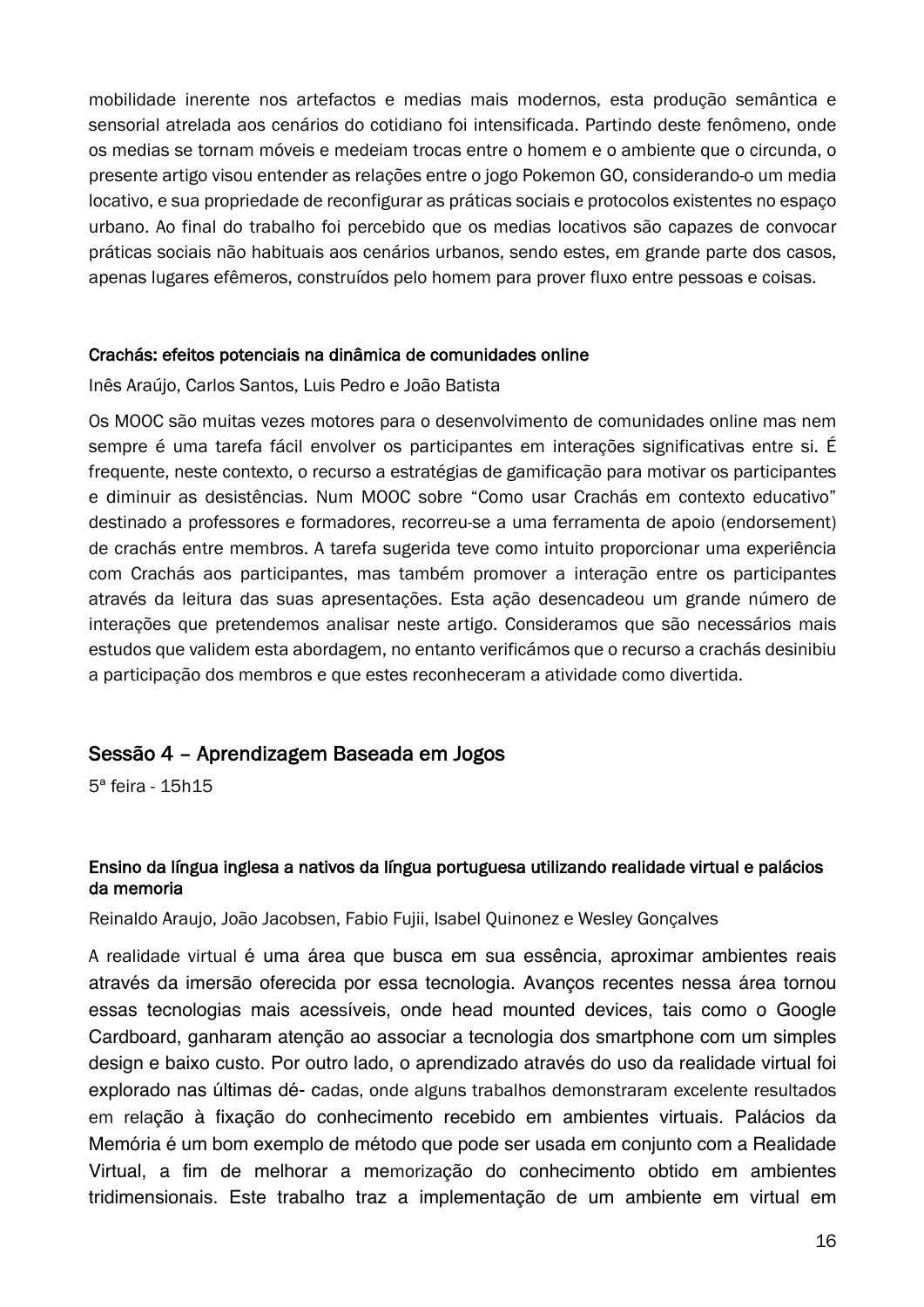realidade virtual para aprendizado de inglês. Um estudo foi feito sobre a técnica de Palácios da Memória com o propósito de demonstrar sua associação com o ambiente virtual desenvolvido. Para avaliar o trabalho desenvolvido, realizou-se um experimento com um grupo de estudantes. O grupo foi dividido por dois, onde uma parte do grupo foi submetida a testes com o método de ensino tradicional (comumente usado no Brasil) e o outro experimentou o ambiente tridimensional com o uso da realidade virtual. O experimento mostrou resultados positivos em relação à aprendizagem com realidade virtual, provando ser tão bom quanto o método tradicional. Os voluntários dos testes de realidade virtual conseguiram obter uma melhor fixação do conteúdo aprendido no médio prazo, enquanto o outro grupo obteve resultados inferiores.

#### Videogames as a Learning Tool: Measuring the efficacy of Game-Based Learning Interventions

Carla Sousa e Conceição Costa

Currently, the potential of video games in learning has been increasingly studied, documented and sustained. This study emerges from the need to systematize scientific evidence in this field, computing the effectiveness of the use of video games as a learning strategy in several contexts. To do so, a total of 68 papers were screened and analyzed, taking into account predefined criteria, resulting in a final sample of 14 experimental studies using randomized controlled trials. Considering a joint sample of 1685 subjects, it is possible to mention that game-based learning using videogames have shown larger effect-sizes than traditional approaches, namely expository, allowing more larger and effective learning outcomes.

#### Gamethinking: a roadmap to a Design Thinking-based model for Game Development education

Farley Fernandes, Américo Mateus, Susana Leonor, Manuel Sequeira e Rui Gaio

The mindset, behavior, and attitude of students in game development, project-based learning (PBL) B.Sc.'s towards the creative processes has proven to be a barrier with regards to the need to increase of the creativity of the student's project proposals. While it is true that a systematic use of Design Thinking (DT) throughout the curriculum would certainly improve the situation, a different approach is clearly needed, most likely an approach that combines DT with gamification, and that makes optimal use of project-based learning (PBL) using agile methods. In order to refine and clarify our possible contribution on the conjunction of such perspectives, we conducted an initial literature review that validated our objectives. Complementarily, we also defined a roadmap to transform such intentions into practical actions towards the creation of a new game development model based on DT principles. This whole definition is based on IDEAS(R)EVOLUTION methodology, which gives structure for the research on the long run.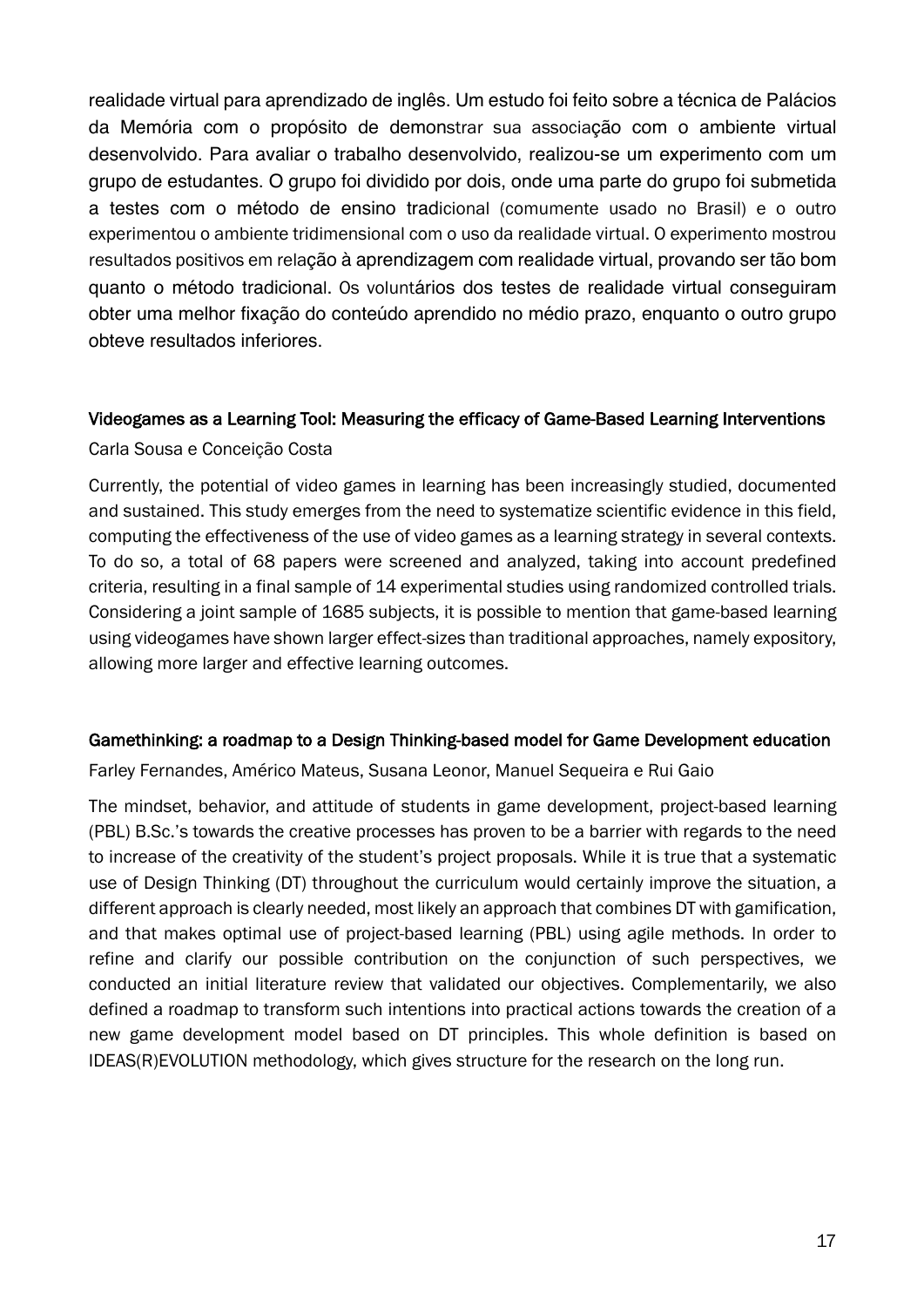# Sessão 5 – Estudos de jogos

5ª feira - 15h15

#### Unmanned: dimensão cívica e política de um videojogo

Lucinda Saldanha, Marta Pinto e Pedro Ferreira

O estudo dos videojogos sérios tem vindo a crescer nas últimas décadas apontando para o potencial dos videojogos como meios digitais importantes para a aprendizagem da cidadania e da participação cívica e política (Bogost, 2006; Frasca, 2006; Mitgutsch e Alvarado, 2012). Este artigo apresenta o estudo de caso de um videojogo sério "Unmanned", alvo de um ciclo de experimentação e de reflexão, no contexto de três oficinas sobre o uso educativo de videojogos no ensino superior, que decorreram nos meses de Maio e Junho de 2017. Apresentam-se os resultados de uma análise temática, desenvolvida a partir de um framework relativo à compreensão da dimensão cívica em videojogos. Os resultados sugerem que o videojogo Unmanned potencia a reflexão sobre a dimensão cívica, apresentando desafios éticos e requerendo um posicionamento do/a jogador/a.

#### Jogos que nos jogam: O poder do *disempowerment* na "engenharia emocional"

#### Eva Filipe

Partindo do paradoxo da emoção interactiva, este estudo procura perceber o que provoca a limitação do poder emocional dos videojogos, identificando as condições necessárias à sua superação. Nesta identificação, formula-se o conceito de *disempowerment* como modelo de questionamento teórico, contraponto crítico e conjunto de práticas em oposição às linhas de força que atravessam, definem e são firmadas nas diferentes dimensões da sua experiência, bem como nos elementos que dela tomam parte. Além de tentar perceber o potencial emocional armazenado em certas estratégias e mecanismos que (ir)rompem as estruturas expectáveis, a proposta do *disempowerment* excederá, em relevância, o interior do próprio jogo. Transferindoo da sua preparação no jogo para a sua proposta na discursivização do jogo, ele será analisado na sua interseção com dinâmicas mais latas. Neste trajecto, tecer- se-á uma proposta crítica que, ciclicamente, exponenciará o poder do jogo enquanto *medium* de experiência e o poder do *medium* enquanto objecto cultural.

#### **"**It's storytelling through music": sobre concertos de música para videojogos e a promessa de uma experiência "imersiva" e colaborativa

#### Joana Freitas

Os concertos de música para videojogos são um fenómeno crescente desde os anos 90, expandido o seu raio global de performances, recursos, fãs e popularidade. Desde o ciclo Distant Worlds a outras digressões de concertos como Final Fantasy e Video Games Live, cada vez mais orquestras, espaços e produções estão a apostar e a especializar-se em música para videojogos. Através da utilização de grandes ecrãs com excertos da acção de videojogos específicas cuja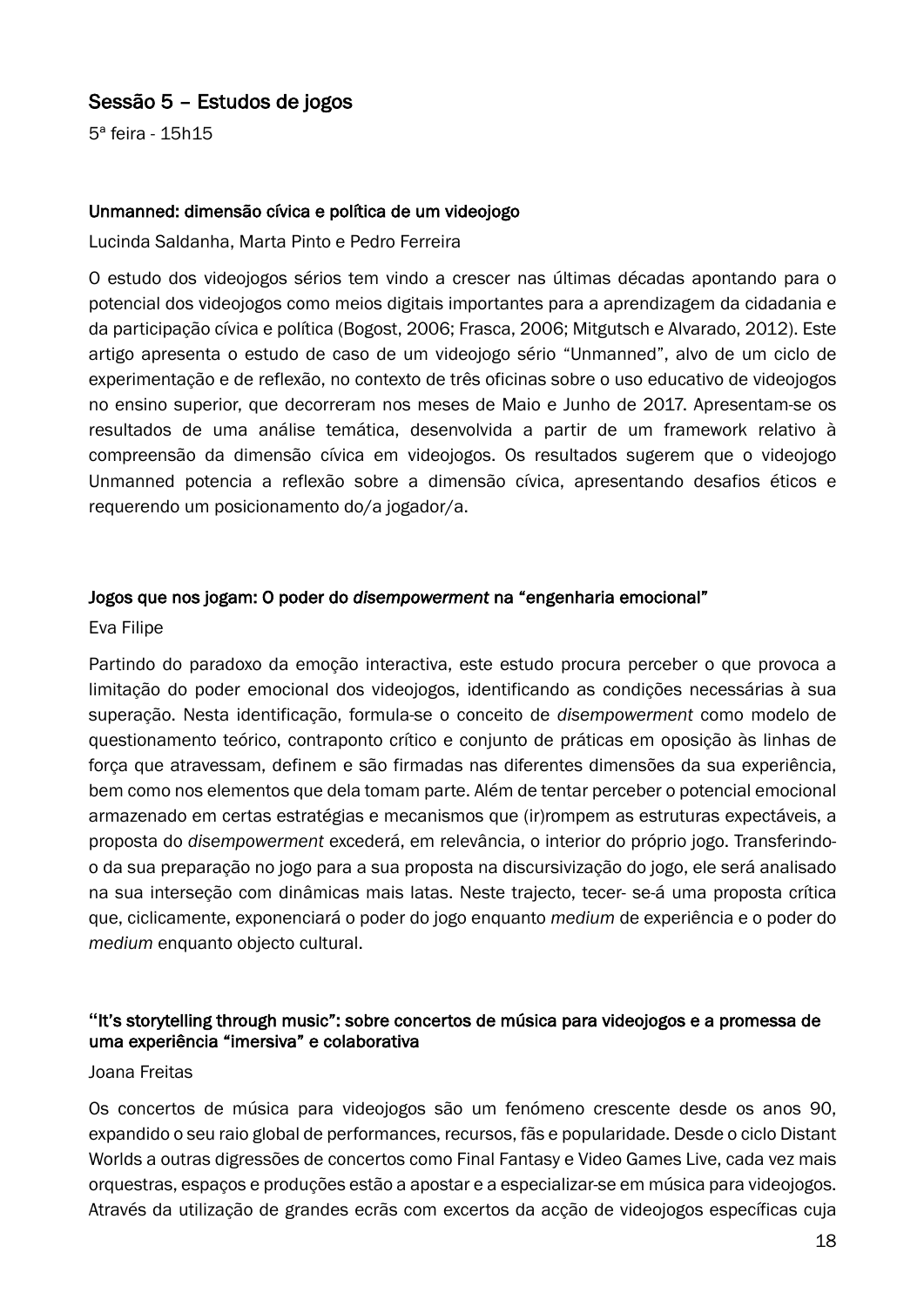banda sonora está a ser interpretada, o design cuidado do espectáculo de luzes e efeitos especiais e ainda a participação de figuras conhecidas nesta indústria – como compositores, produtores e youtubers – muitos destes concertos são caracterizados como uma "experiência imersiva", promovendo "segmentos interactivos" e apelando não só a fãs de videojogos mas também non- gamers. Aliado à performance de bandas sonoras orquestrais previamente compostas, este modelo de concertos assenta na transformação sinfónica do acompanhamento musical de títulos que não foi escrito com recursos orquestrais, associando-se assim à ideia de "nostalgia" e a viabilização de um segmento arcade do espectáculo. Este artigo examina casos específicos de concertos de música para videojogos e como é que os seus modelos de construção e apresentação moldam as respectivas performances de acordo com a ideia de uma experiência e imersão colaborativa, transportando a componente musical para outro nível de significado devido à sua presença noutro espaço – removida do videojogo e da sua narrativa –, sendo assim um veículo narrativo de uma experiência interactiva e em tempo-real.

# Sessão 6 – Desenvolvimento de Jogos

5ª feira - 15h15

# Teaching database concepts to video game design and development students

#### Nuno Fachada

A video game design and development degree is a very specific choice for students, who are mainly interested in making games or taking part in the game development process. Databases are not an apparent requirement in order to pursue these goals, often leading to a lack of motivation and interest in the subject. Nonetheless, a number of Bachelor degrees in video game design and development acknowledge the importance of Databases, and offer it as a mandatory course in their curricula. However, the subject exposition is often done in the context of typical database areas of application, such as business settings, websites or library and university management. In this paper we describe and propose four classroom database problems specifically designed for video game design and development students. It is our belief that using a context-aware approach yields not only more motivated students, but students with a better understanding of database concepts so often necessary to design and develop computer games.

#### An Approach to Decentralized Action Selection in Strategy Games

Auguste Cunha, Carlos Martinho e Pedro A. Santos

This paper describes the Immune Decentralized Action Selection (IDAS) algorithm, a distributed approach to strategic action selection. It handles computer-controlled unit decision-making in a turn-based commercial strategy game, Almansur. Inspired by Swarm Intelligence, the approach takes a distributed approach to decision-making and takes place in two steps. In a first step, the selfish phase, all artificial agents from the faction individually select the action with the highest expected value from the performable set of actions; this action is then evaluated to understand if help is required for the action to be successful, and if this is the case, a request for help is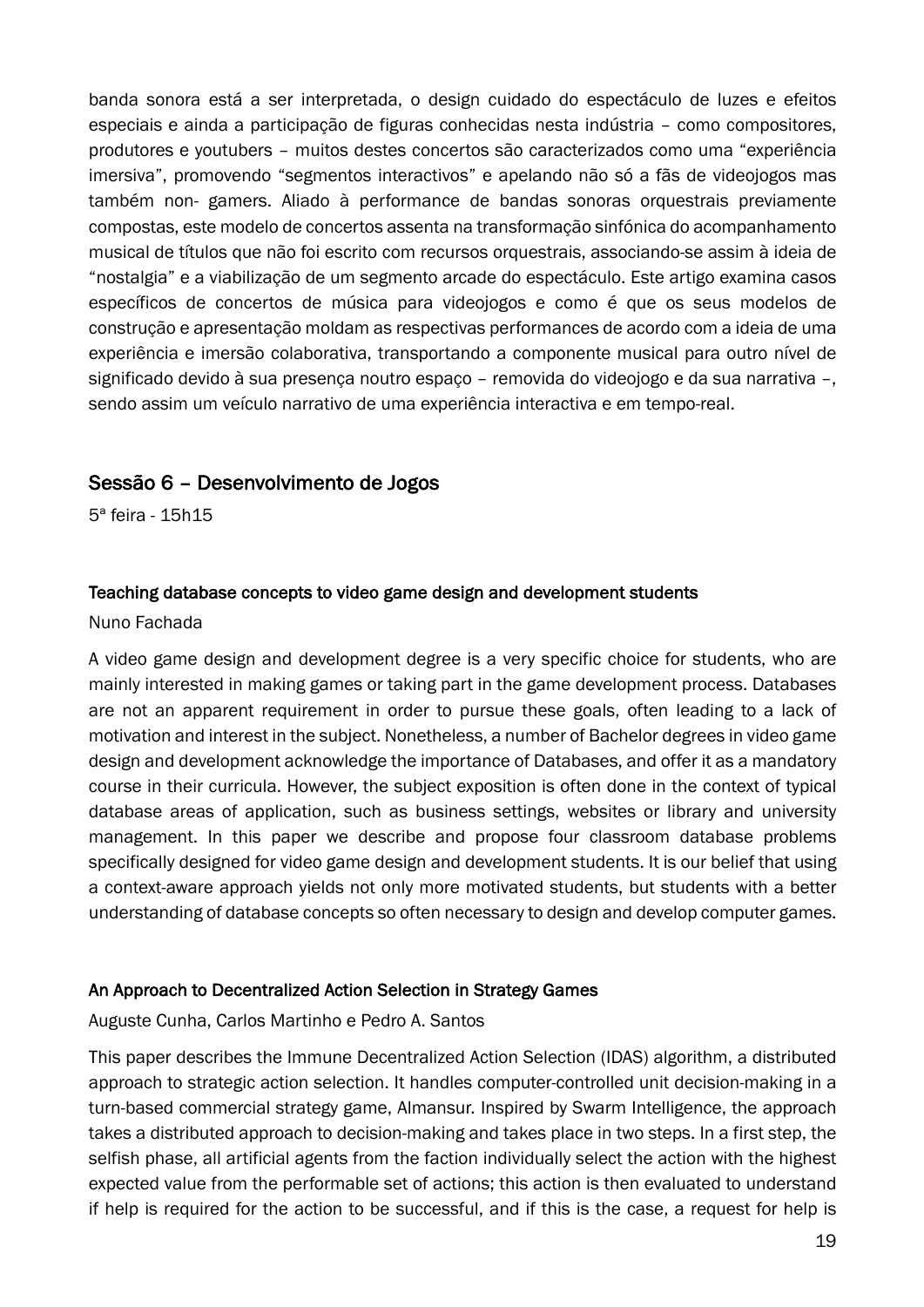broadcast; in a second step, the negotiation phase, all agents that are able to execute the same action that requested help re-evaluate whether their selected action changes to this action or if they stand by the original decision. This negotiation takes place in several rounds until it converges to a final decision for each individual agent. An influence map supports both phases of decision-making by evaluating attractiveness and danger in each location based on enemy unit range and available resources. This paper describes the algorithm as well as a preliminary experiment that compares IDAS to the centralized approach to action selection used in the previous version of Almansur to drive computer-controlled units.

# JumpingAI – Autonomous Jumping for Unreal Engine 4

Eduardo Andrade, Bruce Coelho, Gustavo Reis e Carlos Grilo

This work aims at the development of Artificial Intelligence characters for Unreal Engine, capable of jumping to and across platforms without human assistance. Currently, Unreal Engine 4 AI Characters only support jumping when waypoints and helper objects are manually placed by a developer or level designer. The existing alternatives are only partially working or lacking in the implementation. Our work is a contribution for solving this problem, by introducing new approaches that could help future development in the field.

# Sessão 7 – Immersion and Presence

5ª feira - 17h00

#### Suspense Mechanics in Narrative Video Games

Lluís Anyó and Àngel Colom

We put forward a suitable analytical model for studying suspense in video games. This model is based on the analysis of perspective, focalization and the figure of the implied player, which is fundamental to understand the relationship between game, player and emotional effects. We critically review the previous research on point of view in films and video games with the aim of achieving a better understanding of audiovisual narration. The resulting model is a proposal for, in the first place, systematising the relationship between the player -considered here as a theoretical concept: the implied player- and the game. Once this is done, it allows us to study suspense in video games from a narrative perspective and leads us to the conclusion that in video games suspense is not related to a waiting situation –like in films- but to the effort of overcoming difficulties that we know from a previous play.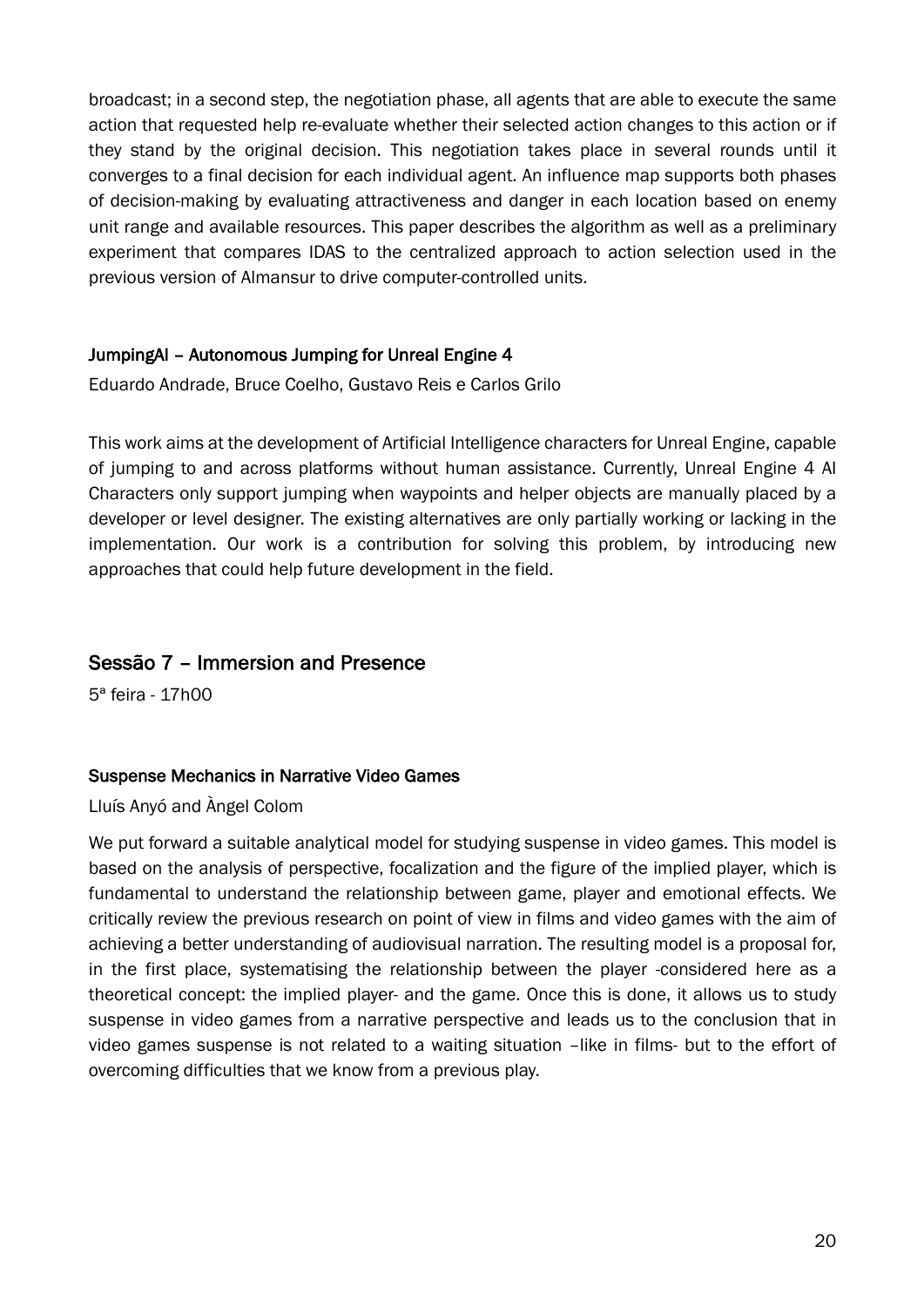## Parallel

Hugo Silva, Tiago Pedro, Vitor Pegas, Isabel Alexandre e Pedro Lopes

In this paper we present Parallel, a videogame with a powerful story of mystery, suspense and puzzle-solving. Parallel provides an interactive storyline where the actions players take throughout the game will define the course of the story and alter events. The environment created in the game is unique and it was improved from testing with several subjects on a prototype of the tutorial. Parallel's main potential is the sense of immersion it can provide with its obscure environment, dynamic dialogs using an artificial intelligent agent and its interactive storyline.

# Sessão 8 – Desenvolvimento de Jogos

5ª feira - 17h00

## Utilização da realidade virtual na reabilitação de indivíduos com lesão da espinal medula: revisão sistemática

Filipa Correia, Cláudia Quaresma e Maria Micaela Fonseca

A pesquisa efectuada teve como objectivo a realização de uma revisão sistemática da utilização da realidade virtual no processo de reabilitação em indivíduos com lesão vertebro-medular. Todos os artigos utilizados foram obtidos através das bases de dados PubMed e B-On e foram publicados entre os anos 2000 e 2016. Ao longo desta revisão são referidos alguns jogos que utilizam a realidade virtual nos processos de reabilitação, bem como o seu papel nas melhorias físicas e psicológicas observadas nos indivíduos. Com esta revisão é possível concluir que a utilização da realidade virtual em terapias de reabilitação, tanto em casos de lesão vertebromedular, como em patologias neurológicas, tem vindo a aumentar devido a todos os estudos (contudo ainda escassos) já realizados, que comprovam a utilidade e o benefício desta tecnologia na reabilitação. No entanto ainda é necessária uma maior pesquisa nesta área, tanto no caso desta patologia como noutras, de maneira a que a utilização desta tecnologia seja completamente integrada em terapias de reabilitação.

#### Design de audiogames acessíveis

Amaury Dudcoschi Junior, Andre Luiz Battaiola e Matheus Araújo Cezarotto

Audiogames são jogos eletrônicos sonoros, cujo usuário principal são pessoas com deficiência visual. Esses jogos são desenvolvidos para diversas plataformas, tais como computadores pessoais, consoles e dispositivos móveis. Dados demográficos realizados no Brasil evidenciam que 18% da população brasileira é constituída por pessoas com algum tipo de deficiência. Assim como em outros contextos, no processo design de jogos eletrônicos, tais usuários apresentam necessidades e requisitos específicos que precisam ser considerados pela equipe de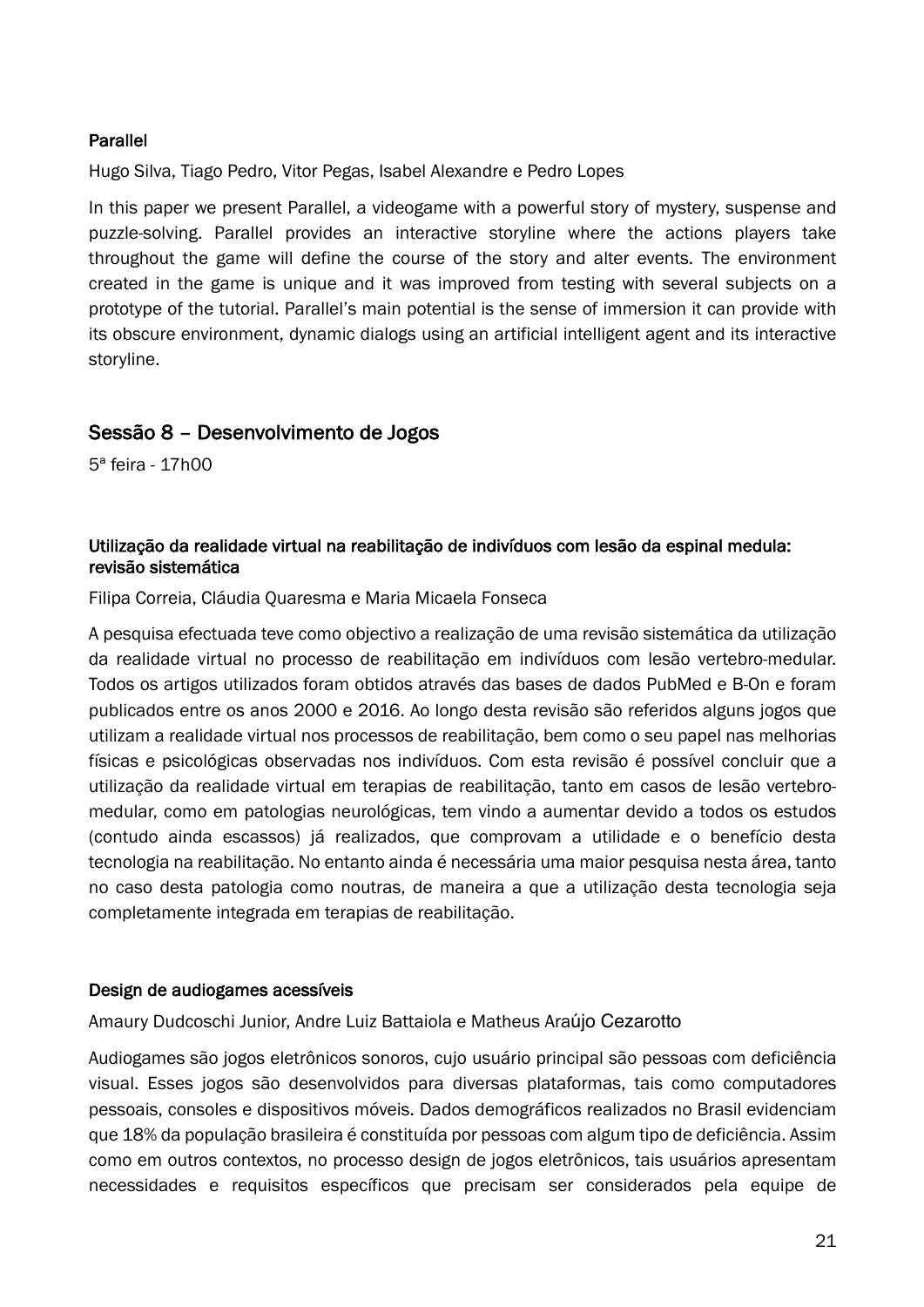desenvolvimento. Contudo, os estudos sobre o design de audiogames acessíveis ainda são limitadas e carecem de aprofundamentos. Para tanto, o artigo apresenta uma pesquisa de natureza aplicada, objetivo exploratório, abordagem qualitativa e, como procedimento, a pesquisa bibliográfica sobre design de audiogames. Como resultado, este artigo apresenta o uso da ferramenta criativa caixa morfológica no contexto do método Design Thinking Canvas para auxiliar na concepção de audiogames acessíveis baseados em mecânicas de jogos para deficientes visuais.

## Uma estrutura 4D para mapear elementos de jogo

Daniella Munhoz, Ameury Dudcoschi and André Battaiola

O presente artigo apresenta uma estrutura 4D de quatro dimensões (CONTEXTO, ARTEFATO/GAME, ATIVIDADE/PLAY, AGENTE/JOGADOR) utilizada para mapear os elementos de jogo dentro do espectro maior do jogo. Esta estrutura possibilita correlacionar elementos de jogo com as habilidades dos jogadores.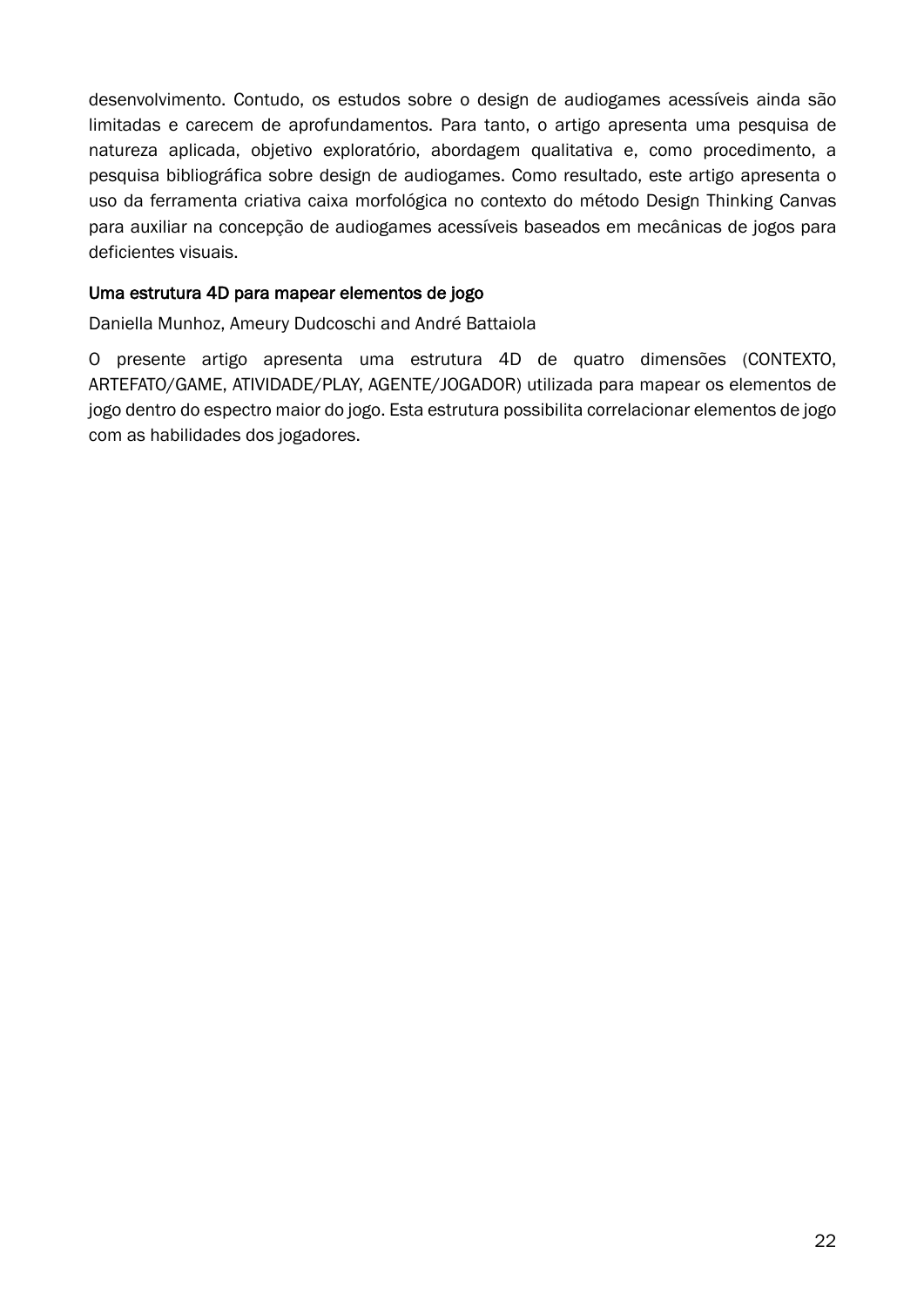# Poster e Demos

#### A Gamificação no Ensino da Informática (Poster)

Maria De Jesus Ferreira, Guilhermina Miranda e Leonel Morgado

Cada aluno personaliza um personagem (curandeiro, guerreiro ou mago) e trabalha ao longo do ano letivo para ganhar (AP) pontos de ação, (XP) pontos de experiência, e (GP) pontos de ouro. Ao acumular pontos o aluno pode adquirir equipamento para o seu personagem, adquirir e treinar animais de estimação e subir de nível. Se o aluno cumprir as regras da sala de aula é remunerado com XP e GP, caso contrário e são-lhe retirados pontos de vida (HP). Principais objetivos: 1) Incentivar o aluno a cumprir regras de comportamento: ser assíduo e pontual, ouvir o professor, respeitar os colegas; 2) Instigar o aluno a realizar as tarefas propostas pelo professor, participar ativamente na sala de aula.

#### Accountingame (Demo)

#### Rui Silva

Atualmente, em Portugal, o ensino da Contabilidade nas Instituições de Ensino Superior encontra-se generalizado, partindo dos cursos de cariz contabilístico, mais comuns no ensino Politécnico, passando pelos cursos da área da Gestão e da Economia, abrangendo ainda outras Licenciaturas na área das Ciências Humanas e Sociais. Contudo, regra geral, verifica-se que os alunos do ensino superior que aprendem esta unidade curricular pela primeira vez, nem sempre se encontram convenientemente preparados devido ao fato de terem poucas ou nenhumas bases do ensino secundário. Dada a relevância que esta área representa em termos de saídas profissionais, principalmente em algumas regiões do país, torna-se necessário que o sistema de ensino consiga despertar nos estudantes a curiosidade sobre este tema, ajudando-os a desenvolver o seu interesse pelas diferentes temáticas. Neste contexto, consideramos ser imprescindível que as Instituições de Ensino Superior estejam recetivas a novos desafios, ou seja, que a constante inovação tecnológica possa incrementar a existência de recursos e estratégias de aprendizagem diversificados e apelativos para serem adotados no ensino, exponenciando a possibilidade de os alunos aprenderem com maiores índices de motivação, cabendo aos professores a tarefa de desenvolver uma prática aberta, a capacidade de se questionar sobre o que se faz e como se faz, de despertar interesse nos alunos.

#### AKO (Demo)

Artur Rosário e Cristian Rigstad

Ako is a game developed in the 3rd year of academic studies and developed in Unity. The game is about a story of a girl and her sister. They lived on a temple until one day the sister disappeared. The girl went looking for her in the nearby woods. Stumbling into a spirit who ran away pulling the girl with it. Her name is Ako, and this is her story.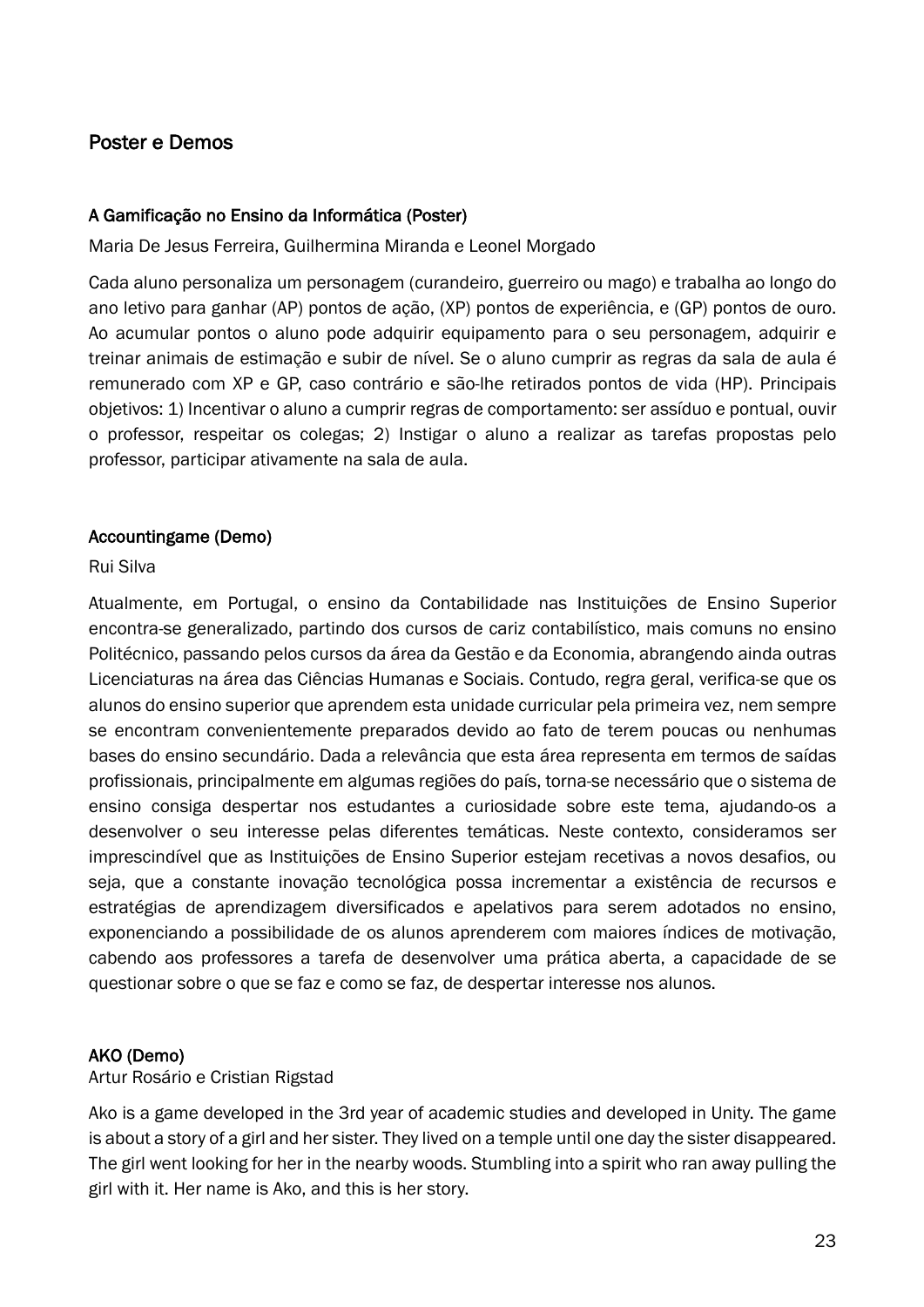# Capiantu (Demo)

Roberto Junior, Diogo Marques e Diogo Coelho

Capiantu é um jogo *top-down adventure* no qual o jogador controla Ariel Dumont que está presa numa masmorra. O jogo, de género *2D Dungeon Crawler*, apresenta um percurso onde são apresentadas mecânicas necessárias para ultrapassar os vários desafios incluindo diversos inimigos. Capiantu foi desenvolvido em Unity, com programação C# e produção de arte em Adobe Photoshop no estilo Pixel-Art

#### Iteration (Demo)

David Filipe, João Almada e André Santos

Iteration is a VR, story driven, puzzler game focused on disrupting player senses and challenging the mind, all the while unraveling an enigmatic narrative and setting that explores the very concept of what is human consciousness.

Through the use of portals, optical illusions and shape shifting environments the game is targeted at, puzzle and narrative-driven enthusiasts.

The goal is to combine a fully interactive game in Virtual Reality with a well thought storyline and setting, producing an incredibly immersive experience. The game development started in our BA studies in videogames, at University Lusófona, and recently we begin the coproduction with Collide company.

#### Qarin (Demo)

Eva Vital, André Santos e Miguel Santos

Qarin é uma demo de puzzle em pixel art e perspetiva top-down 2.5D desenvolvido em âmbito universitário nas disciplinas de Ilustração e Computação de Imagem Digital do 1º ano da licenciatura de Aplicações Multimédia da Universidade Lusófona de Humanidades e Tecnologias.

A história do jogo é inspirada na mitologia árabe, focando-se especialmente na vertente mais fantástica dos djinns. O cenário e personagens têm em conta a linha temporal da história e o seu equivalente histórico real, sendo que os ambientes são inspirados na arquitetura e decorações do Califado Omíada, principalmente a Cidade de Petra, e a personagem principal no povo Beduíno, especialmente da zona do Levante no século XV.

O enfoque na mitologia e na história do jogo leva à mecânica principal: em Qarin o jogador controla duas personagens: Sayid e o seu qarin; com os dois terá de resolver puzzles que envolvem a sinergia entre a dimensão física e a dimensão dos djinns para fugir do templo.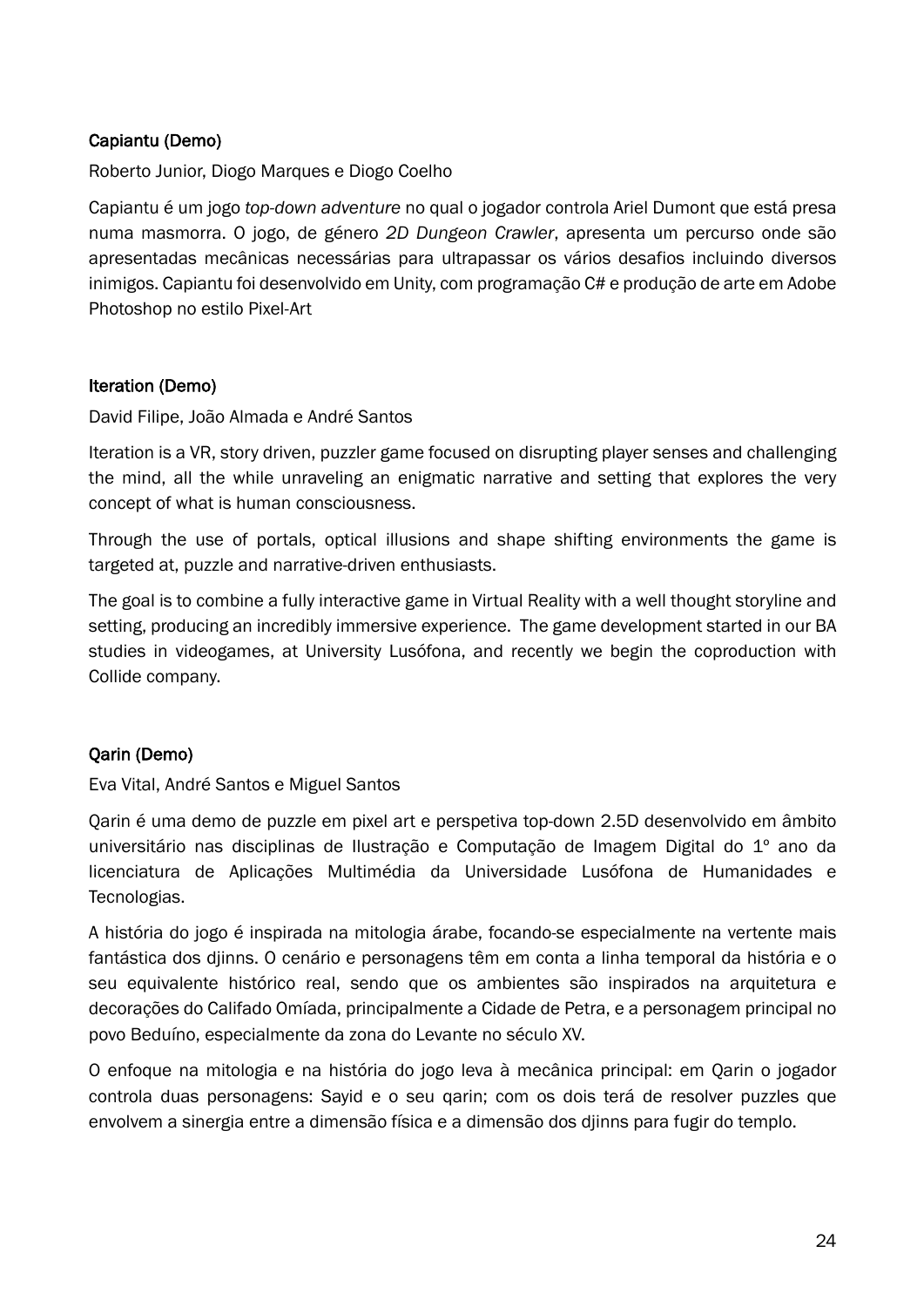# Mapa do campus

http://campus.ulusofona.pt/

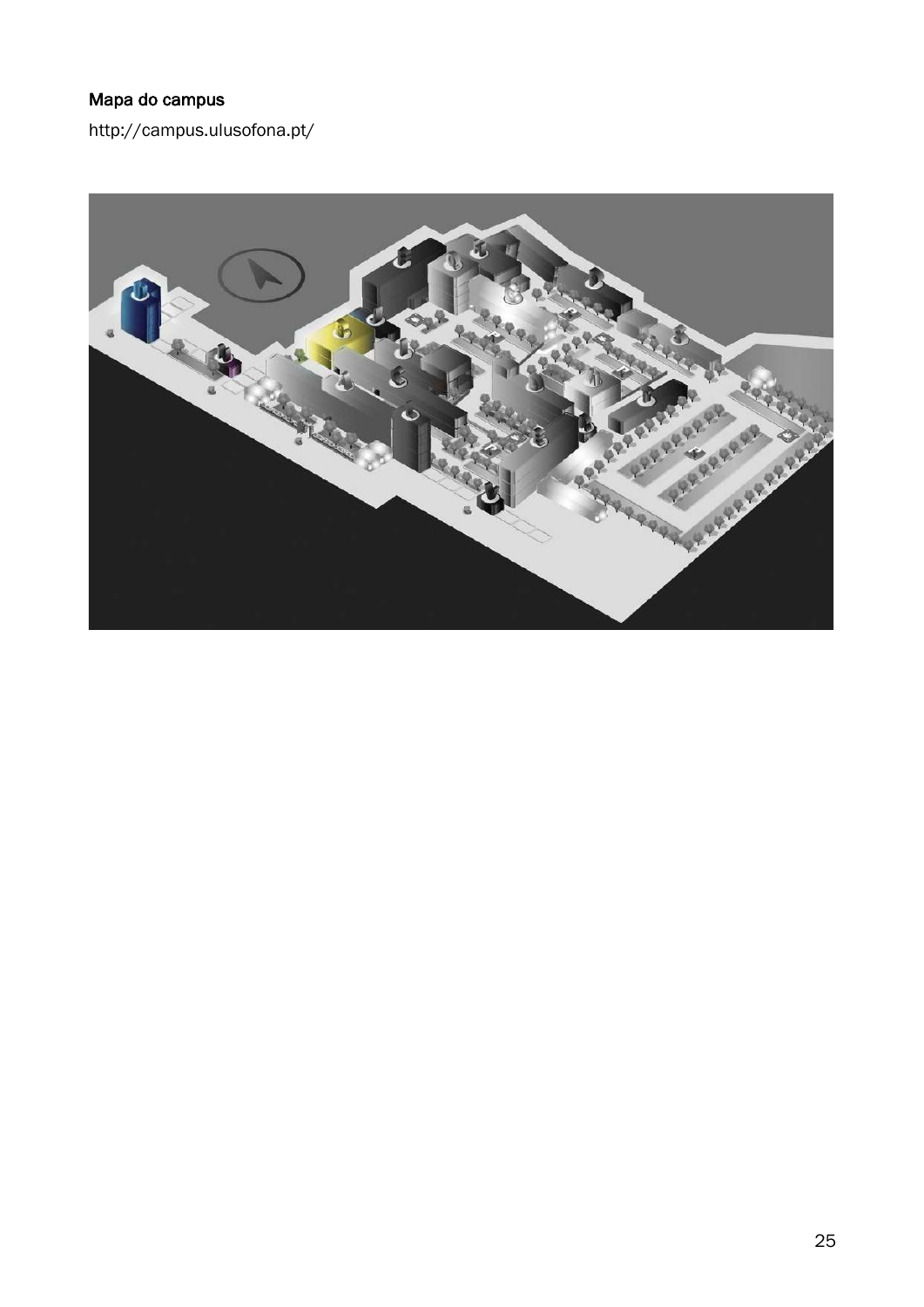# Equipa de revisão

Filipe Costa Luz (MovLab/ULHT) Daniel Cardoso (ULHT-ECATI / UNL-FCSH) Nuno Fachada (ULHT) Carla Sousa (CICANT/ULHT)